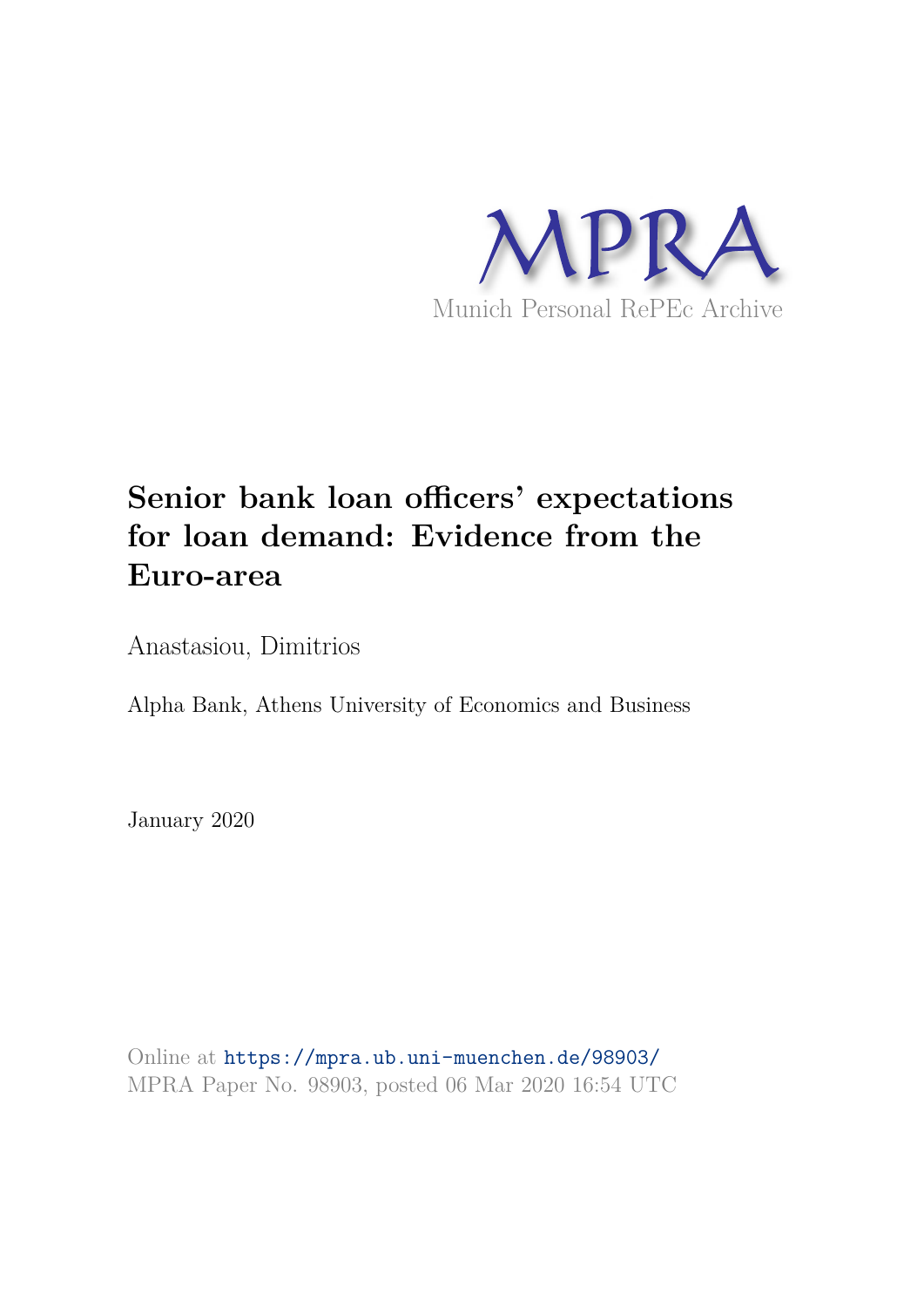# **Senior bank loan officers' expectations for loan demand: Evidence from the Euro-area**

**Dr. Dimitrios Anastasiou**†,1

†Corresponding author: Economic Research Division, Alpha Bank. <sup>1</sup> Department of Accounting and Finance, Athens University of Economics and Business Email: [anastasioud@aueb.gr](mailto:anastasioud@aueb.gr) 

This version: February 2020

# **Abstract**

We employ senior bank loan officers' responses regarding actual and expected loan demand from enterprises linking successive surveys in order to determine the dominant expectation formation mechanism that best describes European senior bank loan officers' expectations. We utilize quarterly data for loan demand from enterprises from the European Bank Lending Survey for 14 Euro-area countries spanning the period 2003Q1 to 2019Q4. Our findings suggest that the adaptive expectations mechanism is compatible with senior bank loan officers' expectations for loan demand from enterprises. Our study contributes to the understanding of the formation of loan demand expectations and hence our findings can be very useful for monetary policy purposes.

*Keywords:* Adaptive expectations; bank lending survey; loan demand; survey-based expectations

*JEL classification:* C33, C53, D84

**Disclaimer:** The views and opinions expressed in this paper are those of the author and do not reflect those of his respective institutions.

*Acknowledgements:* Many thanks are due to Mike Tsionas, Eleni Louri and Konstantinos Drakos for many helpful comments. I would also like to thank Dimitrios Zaverdas for his constructive comments that contributed to the improvement of this paper.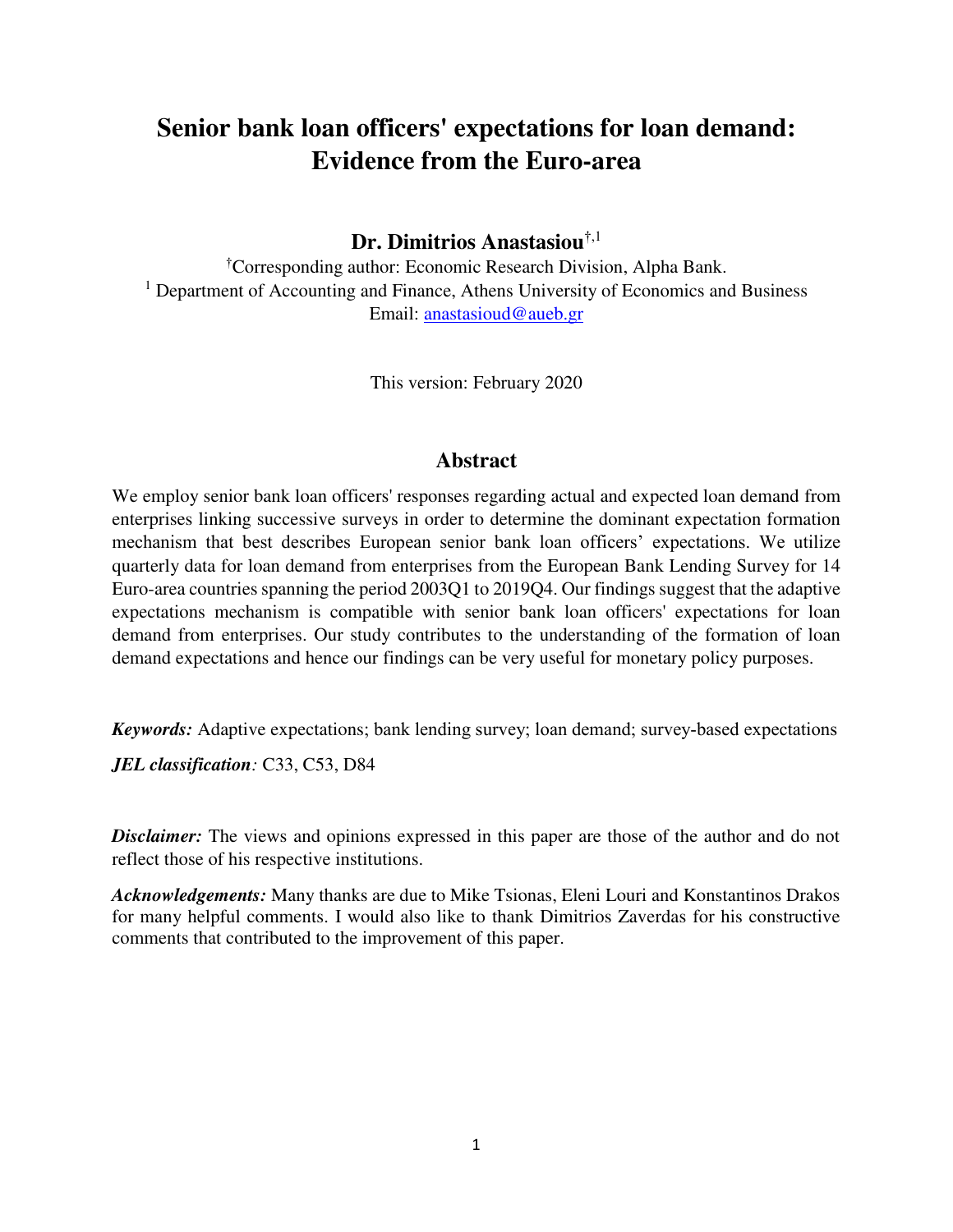#### *"Expectations are central to the conduct of monetary policy"*

Luis de Guindos, Vice-President of the ECB - Annual Congress of the European Economic Association, Manchester, 27 August 2019<sup>1</sup>

# **1. Introduction**

 $\overline{\phantom{0}}$ 

In the framework of monetary policy, it is essential to comprehend how agents (senior bank loan officers in our case) form their expectations for loan demand from enterprises. According to Anastasiou and Drakos (2019), monetary authorities evaluate the conditions of the banking sector for the purpose of designing and implementing the proper policies, not only by depending on *hard statistics*, but also by complementing them with the so-called *soft data* reflecting demand and supply conditions.

Anastasiou and Drakos (2019) studied how senior bank loan officers form their expectations for loan supply in the Euro-area. However, this study sheds light only on the expectation formation mechanisms of the supply side of the loan market. We set out to fill this gap in the literature by examining the equally interesting research question of how senior bank loan officers shape their loan demand expectations in the Euro-area. In other words, are senior bank loan officers' expectations for loan demand from enterprises rational, adaptive or regressive? To the best of our knowledge, this is the first empirical study in the literature that tries to answer this question.

We utilize survey responses from successive surveys obtained from the Bank Lending Survey (BLS) in order to examine how bank loan officers' expectations of future business loan demand are fulfilled when are confronted with the realized outcomes. Our results qualify adaptive expectations as the mechanism that most adequately describes the formation of expectations.

<sup>1</sup> <https://www.ecb.europa.eu/press/key/date/2019/html/ecb.sp190827~0941246e14.en.html>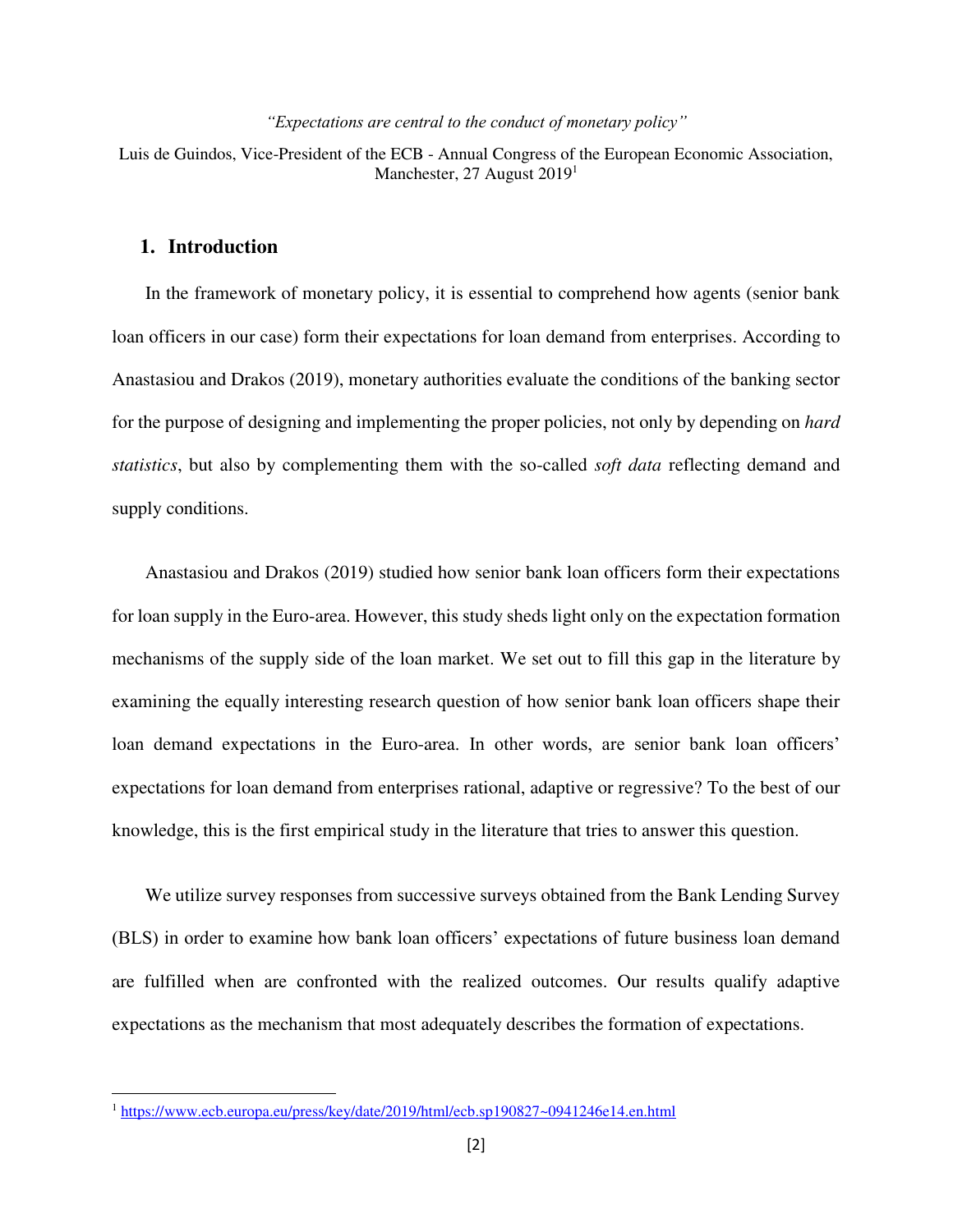This study also contributes to the empirical literature on expectation formation mechanisms in the following manner: in order to empirically evaluate the above expectations, we use survey data on expectations for loan demand from enterprises for all the available countries (14 Eurozone countries) included in the BLS dataset. To the best of our knowledge, existing studies have not used these data before, and we aim at filling this gap in the literature.

The remainder of the paper is structured as follows: In Section 2, we present a comprehensive literature review, while Section 3 describes the data and the variables we use. In Section 4, we describe the econometric methodology, and Section 5 presents the estimation results. Finally, Section 6 concludes.

# **2. Literature Review**

l

The notion of rational expectations was a paradigm shift in economics. Muth (1961) was the first to introduce the idea of the rational expectations hypothesis (REH hereafter). According to Muth (1961), rational expectations are defined as "the true mathematical expectation of the variable of interest conditional on information on all other related variables known." After his pioneering study, Lucas (1972), Frenkel (1975), Sargent and Wallace (1976), and Goodwin and Sheffrin (1982) further developed the notion of REH. These studies on rational expectations have produced a revolution in economics<sup>2</sup>, spawning a significant amount of literature regarding the efficiency and formation of the expectations hypothesis.

However, many studies have been conducted supporting that the REH is not always the best way of describing the economy. Chow (1989, 2011) explained that adaptive expectations are superior to rational expectations by providing strong econometric evidence. Moosa and

<sup>&</sup>lt;sup>2</sup> Pesaran (1987), Goodwin and Sheffrin (1982), and Dominitz and Manski (1997) have mentioned that the notion of the REH has impressively revised the way that economic policy, as well as economic modeling, is conducted.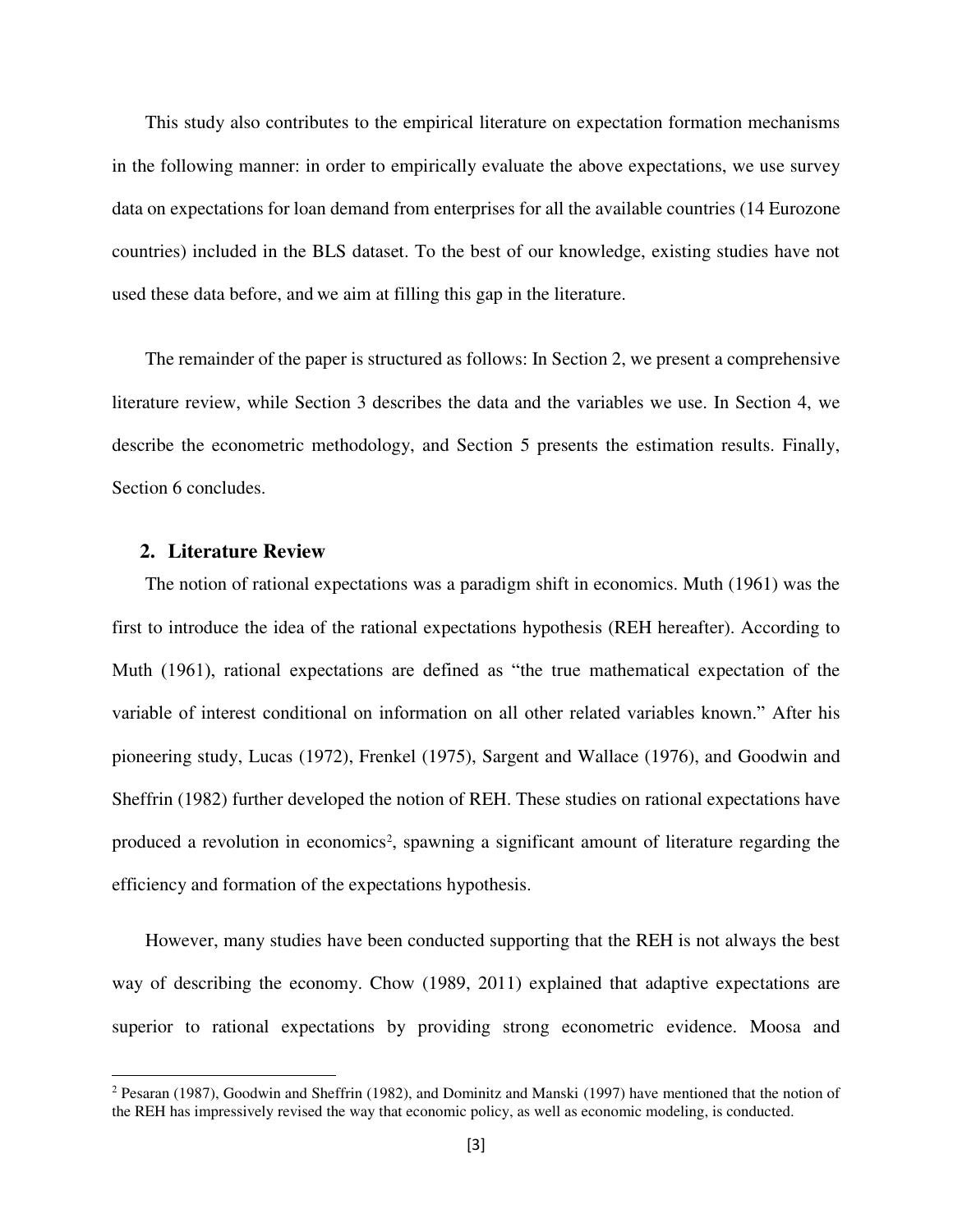Shamsuddin (2004) concluded that the expectation formation mechanism that dominates the exchange rate market is the adaptive expectations hypothesis. Finally, Jongen and Verschoor (2007) found that interest rate forecasts are not rational, thus implying that agents do not use all the existing information they have in an efficient way.

According to Chow (1989, 2011) and Drakos (2008), there is a plethora of reasons why the REH has been criticized by the literature. First, the REH does not premise any special expectation formation mechanism. Second, the REH states that regardless of how forecasts are produced, agents' rationality, in combination with market discipline, should eradicate all persistent errors and lead all participants/agents to make efficient use of all the available information. Another important disadvantage of testing the REH empirically is that the expectation (forecast) errors are usually formed through ex-post observed data. A way to bypass this disadvantage is to measure expectations by relying on survey data (Pesaran and Weale, 2006; Drakos, 2008; Miah et. al*.,* 2016).

Expectations have been modeled in an ad hoc manner by many previous studies. However, there is a rapidly increasing amount of research on the mechanisms that form the expectations employing survey data<sup>3</sup> (Frankel and Froot, 1987; Fraser and MacDonald, 1993; Madsen, 1996; Dominitz and Manski, 1997; Dutt and Ghosh, 1997; Kim, 1997; Pesaran and Weale, 2006; Drakos, 2008; Prat and Uctum, 2011; Dave 2011; Miah et. al*.,* 2016; Anastasiou and Drakos, 2019). The main benefit of using survey data is that by definition correspond to expectations that the respondents state. As Manski (2004) asserted, one of the best ways to assess both the accuracy and

 $\overline{\phantom{0}}$ 

<sup>&</sup>lt;sup>3</sup> A significant number of studies have also shown that macroeconomic models demonstrate better performance when survey-based expectations are employed rather than model-constructed expectations (see, for e.g., Batchelor, 1986; Madsen, 1996; Lee and Shields, 2000).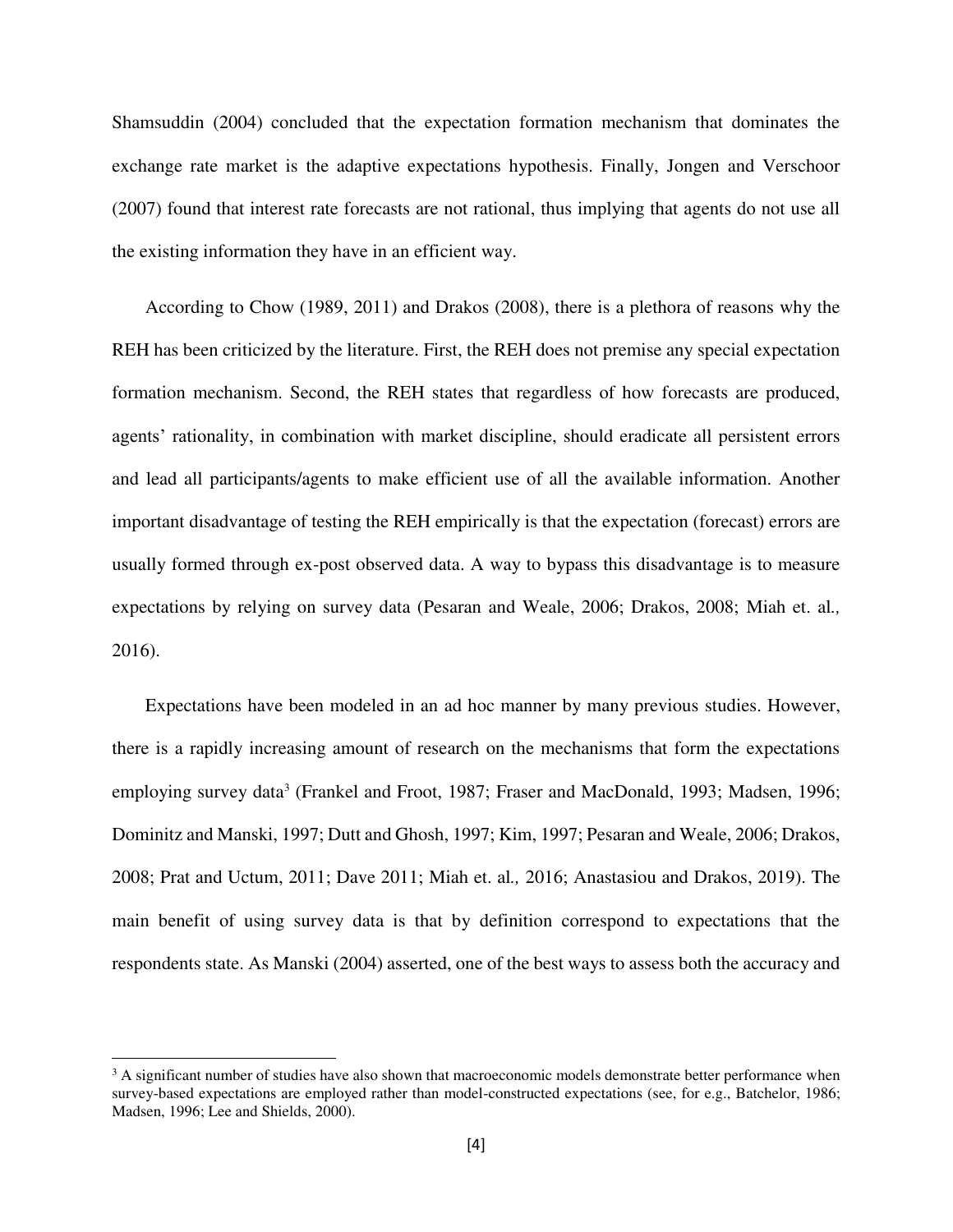the correctness of expectations is to follow the respondents as time passes and then contrast their expectations with the real events they experience.

#### **3. Data Issues**

For both actual (realized) and expected loan demand from enterprises (LD) we employ data from the BLS. The BLS is a survey-based database updated four times a year (i.e., on a quarterly basis) by the ECB, encompassing very useful information about the bank lending conditions in the Euro-area. Specifically, the European Central Bank (ECB) dispatches a questionnaire to senior bank loan officers from 150 Euro-area banks inviting them to provide information about the realized developments along with their expectations for the future. The BLS contains 22 questions, both backward and forward-looking, on past and expected developments respectively.

In any given BLS issue, senior bank loan officers are invited to respond on the future (expected) LD from enterprises, as well as for the corresponding occurred (actual) LD from enterprises in the previous period. Consequently, by linking successive survey responses, we investigate whether senior bank loan officers' expectations for LD from enterprises are formed rationally, and if deviations from rationality exist, we examine whether they conform to other widely known expectation formation mechanisms (i.e., adaptive and regressive expectations).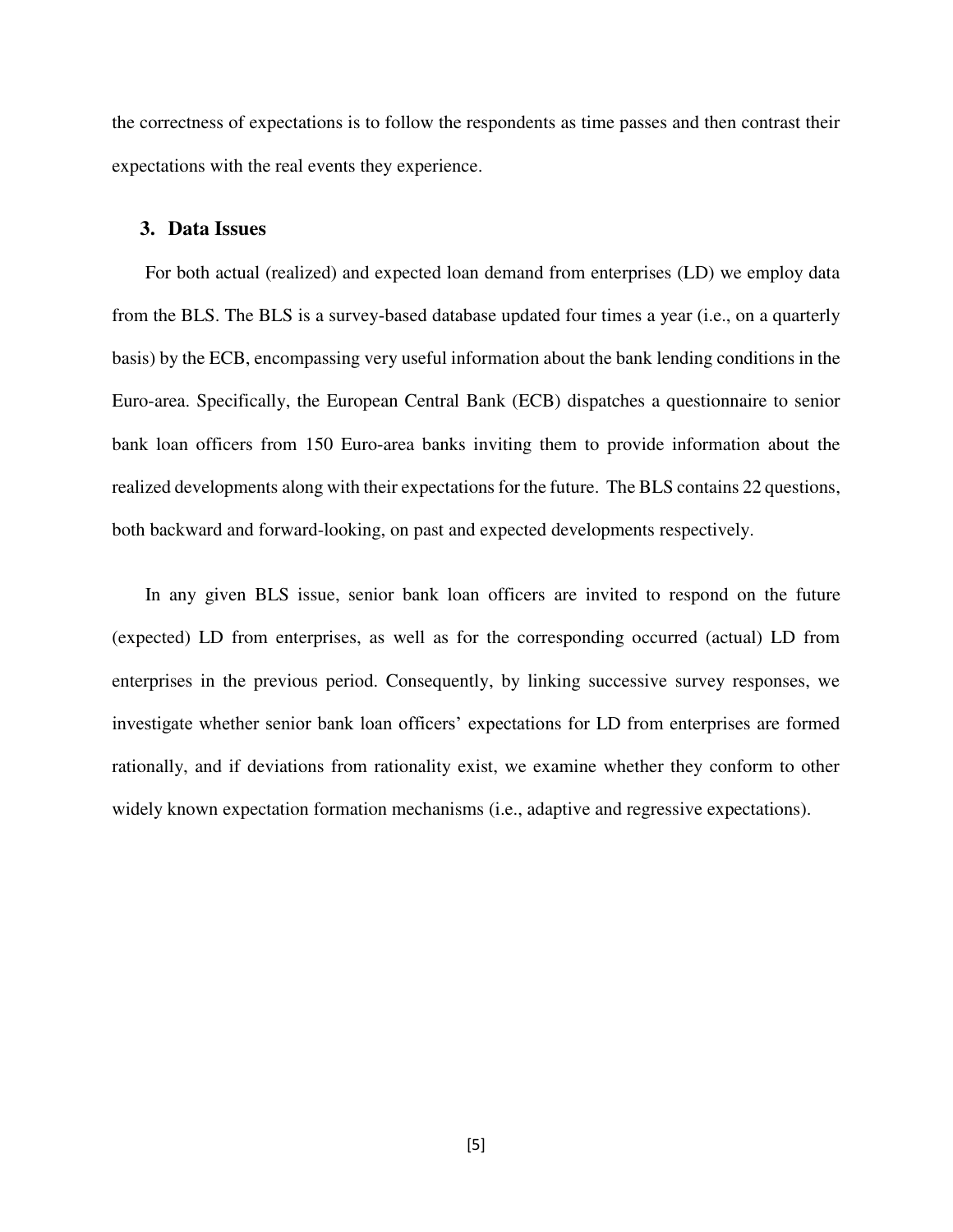In the following boxes we provide the relevant questions from the BLS:

*Question Q6: Over the past three months (apart from normal seasonal fluctuations), how has the demand for loans or credit line to enterprises changed at your bank? Please refer to the financing need of enterprises independent of whether this need will result in a loan or not.* 

#### *Answer:*

- *• Decreased considerably*
- *• Decreased somewhat*
- *• Remained basically unchanged*
- *• Increased somewhat*
- *• Increased considerably*

**Source:** Bank Lending Survey Questionnaire, Section 1: Loans or credit lines to enterprises, question Q6.

*Question Q9: Please indicate how you expect demand for loans or credit lines to enterprises to change at your bank over the next three months (apart from normal seasonal fluctuations)? Please refer to the financing need of enterprises independent of whether this need will result in a loan or not.* 

#### *Answer:*

l

- *• Decreased considerably*
- *• Decreased somewhat*
- *• Remained basically unchanged*
- *• Increased somewhat*
- *• Increased considerably*

**Source:** Bank Lending Survey Questionnaire, Section 1: Loans or credit lines to enterprises, question Q9.

Our sample covers the period 2003Q1-2019Q4 for 14 Euro-area countries. This produces an unbalanced panel dataset of 769 observations, consisting of country-quarterly dimensions. Moreover, the data for LD are provided by the BLS as a *diffusion index<sup>4</sup>* and not as the senior bank loan officers' raw responses. Pursuant to the definition of the diffusion index*,* lower (greater)

<sup>&</sup>lt;sup>4</sup> For a detailed definition of the diffusion index, see the Glossary of the Bank Lending Survey of the ECB: [\(https://www.ecb.europa.eu/stats/pdf/ecbblsglossary.en.pdf\)](https://www.ecb.europa.eu/stats/pdf/ecbblsglossary.en.pdf).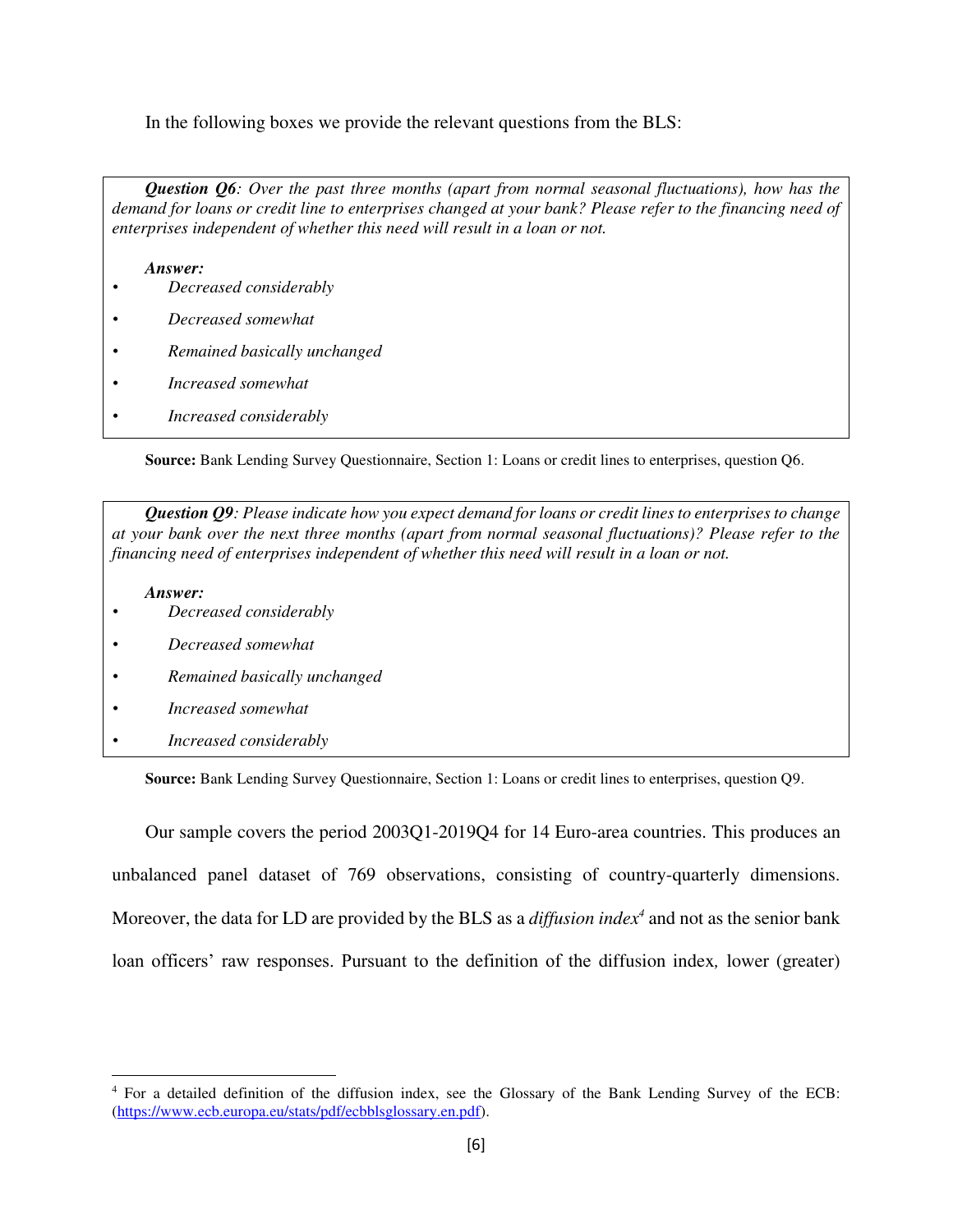values signify decreased (increased) LD from enterprises. In Table 1, we report the sample averages of each CS by country.

#### **\*\*\*\*\*Insert Table 1 here\*\*\*\*\***

In Figure 1, we depict the trajectory between the actual and expected LD from enterprises across the Euro-area countries of our sample. Although both actual and expected LD seem to have a common trajectory across time, expected LD is higher than actual LD. In other words, there doesn't seem to be a one-for-one relationship between expected and actual LD. This observation provides preliminary evidence in favor of the REH not being consistent with the data. Last, we observe that both LD types experienced significant decreases (i.e., lower loan demand from enterprises) with the onset of the recent financial crisis.

#### **\*\*\*\*\*Insert Figure 1 here\*\*\*\*\***

## **4. Empirical Methodology and Testable Hypotheses**

The starting point of our empirical methodology is to test for the REH. The REH is the expectation formation mechanism according to which agents use all the relevant and available optimal (i.e., rational and efficient) information, which sooner or later will expunge systematic forecasting errors. In other words, pursuant to the REH, agents do not make any systematic errors in forecasting because they take into consideration the whole set of available information.

The scatterplot of Figure 2 provides a pictorial representation of the actual vs. expected LD from enterprises. According to Figure 2, it is unclear whether senior bank loan officers' expectations for loan demand are formed rationally.

### **\*\*\*\*\*Insert Figure 2 here\*\*\*\*\***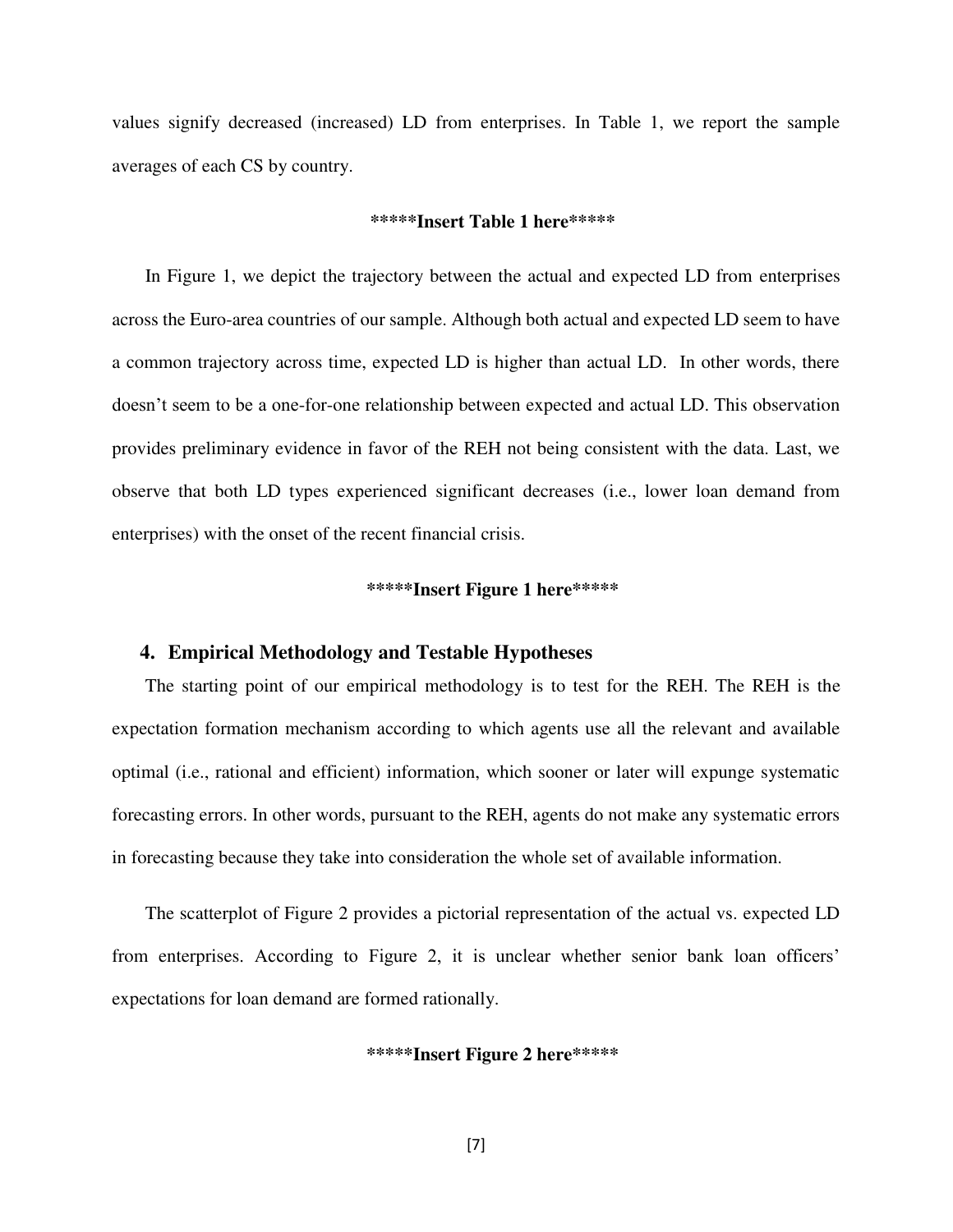Following Lovell (1986), Drakos (2008) and Anastasiou and Drakos (2019), we examine the REH by employing the following model:

$$
LD_{i,t}^{A} = \alpha_0 + \alpha_1 LD_{i,t-1}^{E} + e_{i,t},
$$
\n(1)

where *i, t, A* and *E* denote country, time, actual LD and expected LD, respectively. We express the expected LD from enterprises with a time lag at the right-hand side of the equation to signify that the expectations for loan demand have been shaped prior to the actual outcome.

In order to accept the REH, the following associated joint hypotheses of unbiasedness must not be rejected:

$$
\text{Ho: } \alpha_0 = 0, \alpha_1 = 1.
$$

Next, we turn our attention to test the adaptive expectations hypothesis. The adaptive expectations mechanism is defined as a way of forming expectations in which the future value of the under-examination variable is solely dependent on its past values. Consistent with the adaptive expectations mechanism, senior bank loan officers modify their expectations in each period depending on the expectation (or forecasting) error of the previous period. If a zero forecasting error existed (i.e., a perfect forecast in the previous period), it would suggest that the previous expectation would be maintained perpetually (Lovell, 1986).

Following Lovell (1986), Moosa and Shamsuddin (2004), Drakos (2008), and Anastasiou and Drakos (2019), we define the adaptive expectations model as:

$$
\Delta LD_{i,t-1}^E = \theta \left( LD_{i,t-2}^E - LD_{i,t-1}^A \right) + \varepsilon_{i,t},\tag{2}
$$

where *i*, *t*, *A* and *E* denote country, time, actual LD and expected LD, respectively. Parameter  $\theta$  is the coefficient of adaptation, showing the pace of adjustment to the previous period's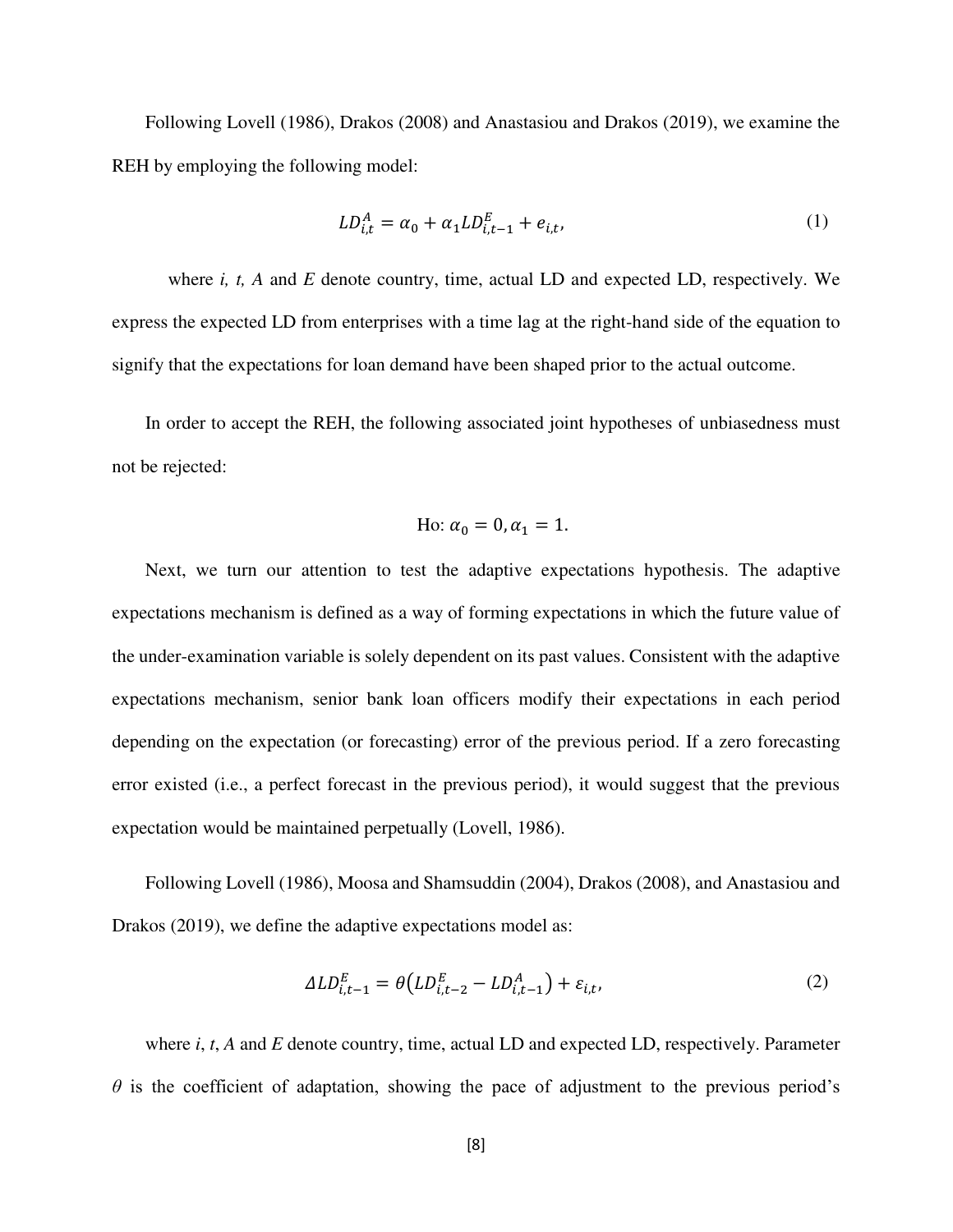expectation error. In order to accept the adaptive expectations hypothesis, parameter  $\theta$  must be statistically significant and lie in the interval (-1,0).

We test whether parameter  $\theta$  is statistically significant, and we also test whether  $\theta$  is different from its maximum theoretical value (-1):

- $(a) H_0: \theta = 0$
- (b) H<sub>0</sub>:  $\theta$  = -1.

According to the regressive expectations hypothesis, agents adjust their expectations pertaining to the previous period's deviation from the mean for the under-examination variable (LD in our case). That is, agents believe that the variable of interest shows a propensity to move towards its average value (Drakos, 2008). Following Pesaran and Weale (2006), Drakos (2008), Dave (2011), and Anastasiou and Drakos (2019), the regressive expectations mechanism can be specified as follows:

$$
\Delta LD_{i,t-1}^E = \psi(\tilde{g} - LD_{i,t}^A) + \varepsilon_{i,t},\tag{3}
$$

where *i*, *t*, *A*, *E*,  $\Delta$ ,  $\tilde{g}$  and  $\psi$  denote country, time, actual LD, expected LD, first differences, the sample mean of the actual LD and the adjustment parameter, respectively.

The REH is consistent with the data if and only if parameter  $\psi$  is statistically significant, positive and lies in the  $(0, 1)$  interval. In addition, apart from testing whether parameter  $\psi$  is different from zero, we also examine whether it is different from its maximum theoretical value  $(+1)$ :

- $(a) H_0: \psi = 0$
- (b) H<sub>0</sub>:  $\psi = 1$ .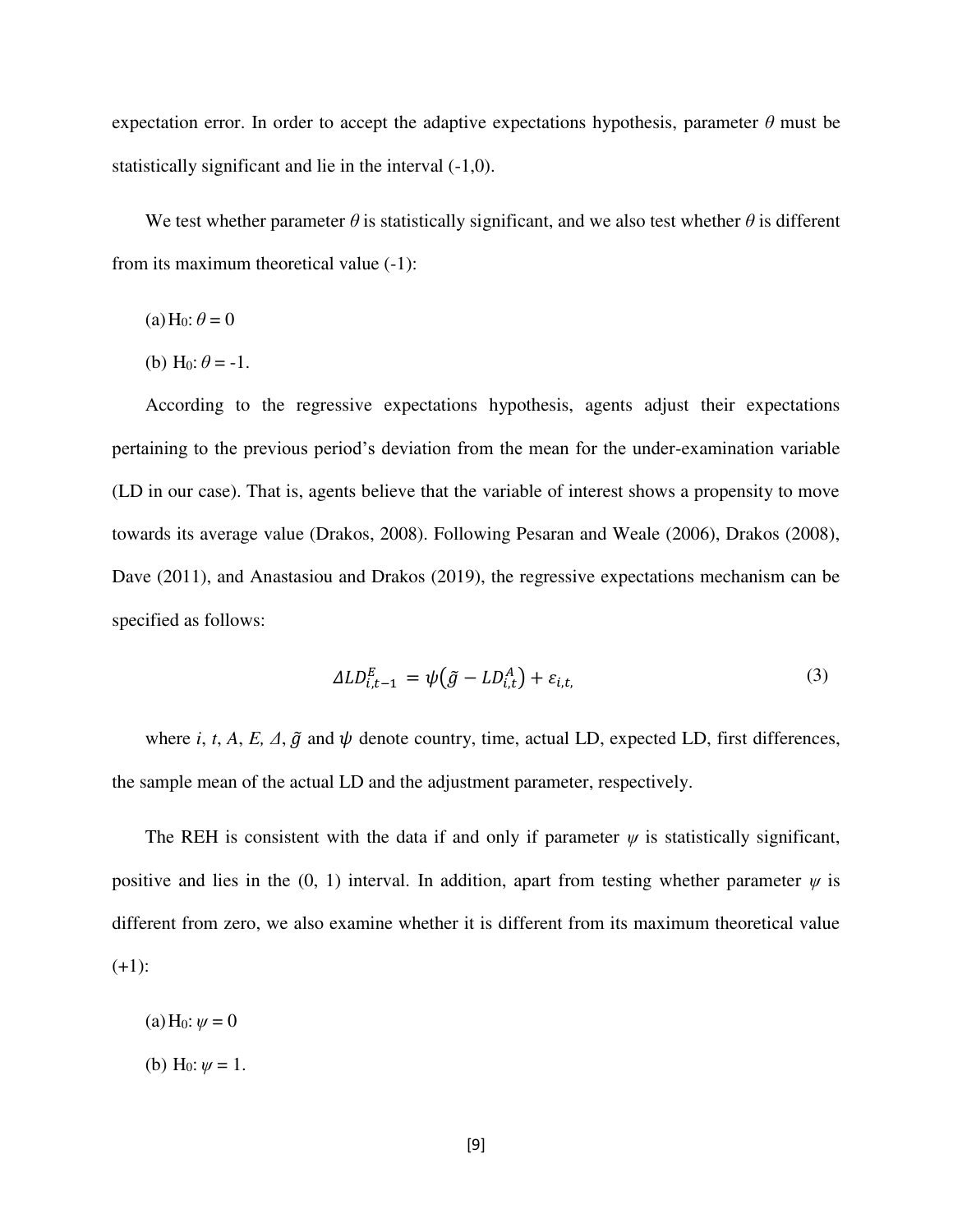### **5. Estimation Results**

We estimate our econometric specifications with both fixed and random effects (Wooldridge, 2010). The Hausman (1978) specification test suggests that the fixed effects estimator is the most suitable methodology for the rational and adaptive expectations models, while for the regressive expectations model it suggests the random effects estimator as the most appropriate method. Nevertheless, we report the results for both estimation methodologies.

Table 2 contains all the estimation results for each expectation formation mechanism along with the corresponding hypotheses tests. As far as the results of the REH are concerned, although we find that parameter  $a_1$  is statistically significant at the 1% level, we emphatically reject the null hypothesis that the parameter is equal to 1. This finding provides evidence against the unbiasedness hypothesis and consequently against rationality. Therefore, we conclude that senior bank loan officers do not form their expectations for loan demand from enterprises rationally. In other words, the REH is not consistent with our data.

With respect to the adaptive expectations mechanism, we document that the speed of adjustment  $\theta$  is statistically significant at the 1% level (i.e., non-trivial). We also find that parameter  $\theta$  is different from its maximum theoretical value of  $-1$ . The absolute magnitude of the point estimate of parameter *θ* suggests an adaptation rate of about 45.6% and 47.5% for the random and fixed effects approaches, respectively. Thus, 2.19 and 2.11 time periods are needed, on average, to cover the distance between the actual and expected LD for both random and fixed effects methods, respectively.

Parameter  $\theta$  carries a negative sign, suggesting that if senior bank loan officers had overestimated (underestimated) the actual LD in the current period, they would then adjust downwards (upwards) their expectations for the next period. Moreover, we find that the point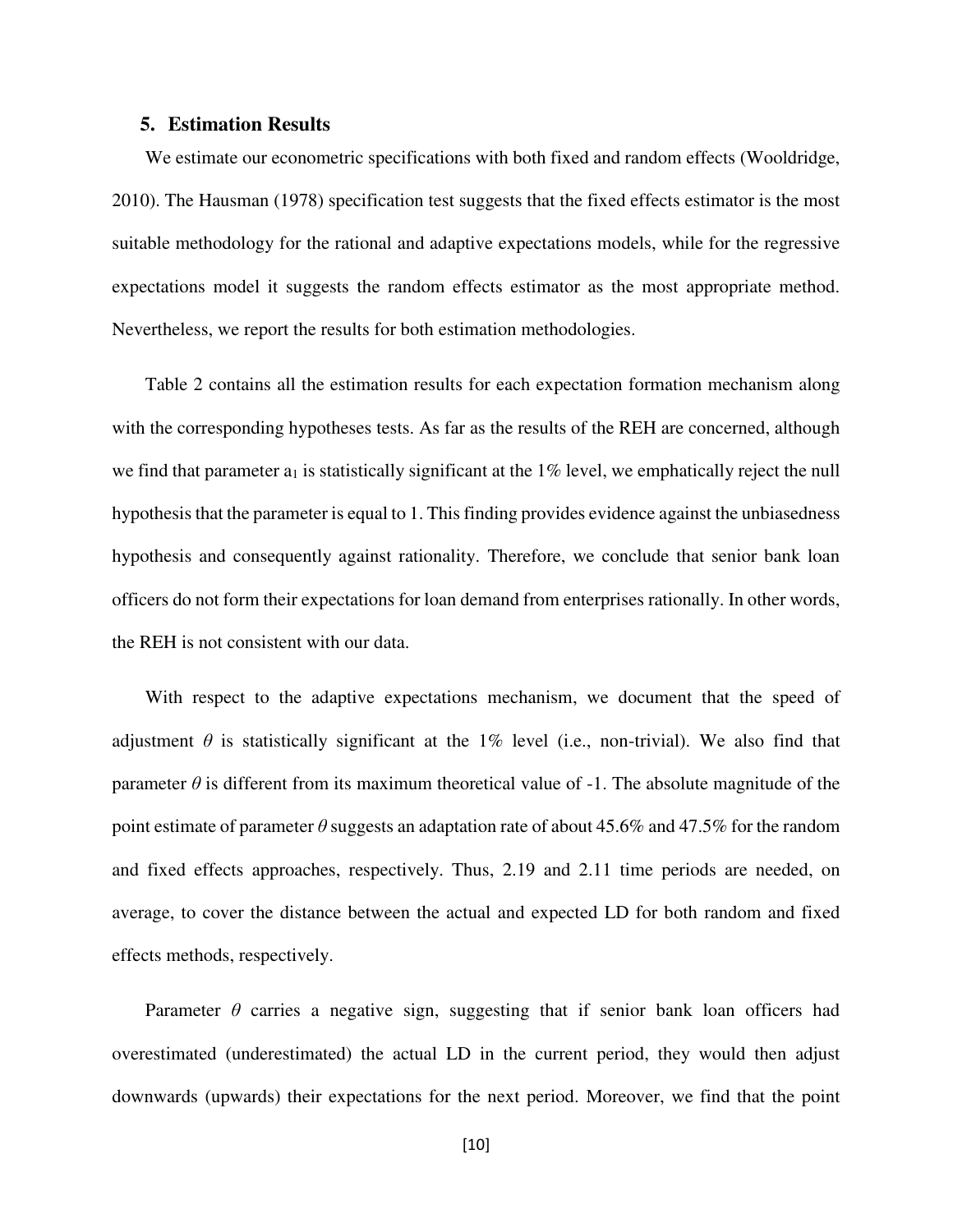estimate parameter  $\theta$  lies in the (0, 1) interval for both random and fixed effects estimation methodologies, respectively. Therefore, we document that adaptive expectations are consistent with our data. Our findings are in line with the results of Anastasiou and Drakos (2019), who also found that the adaptive expectations hypothesis is the dominant expectation formation mechanism for the European bank loan officers' expectations for bank loan supply.

Moving to the regressive expectations hypothesis, although we find that the adjustment parameter  $\psi$  is non-trivial in both estimation methods, its point estimates were found to be negative. Therefore, the regressive expectations mechanism is not consistent with our data.

# **\*\*\*\*\*Insert Table 2 here\*\*\*\*\***

Apart from examining which expectation formation mechanism best describes our data for the whole sample, we deem it appropriate to conduct a sensitivity analysis re-estimating our models breaking our sample into two sub groups. Specifically, we break our sample into core and peripheral Euro-area countries. Following Anastasiou et. al., (2019), we define Austria, Belgium, Cyprus, Estonia, Germany, Latvia, Lithuania, Luxembourg and Slovenia as core countries while Greece, Ireland, Italy, Portugal and Spain are considered peripheral ones. Therefore, we reestimate each of our models twice, once for each country group.

In Tables 3 and 4, we report the results for the core and peripheral countries, respectively. We find for both country groups that the adaptive expectations hypothesis is the dominant expectation formation mechanism. Thus, our findings are robust since they retain their significance even when we divide our sample.

#### **\*\*\*\*\*Insert Tables 3 and 4 here\*\*\*\*\***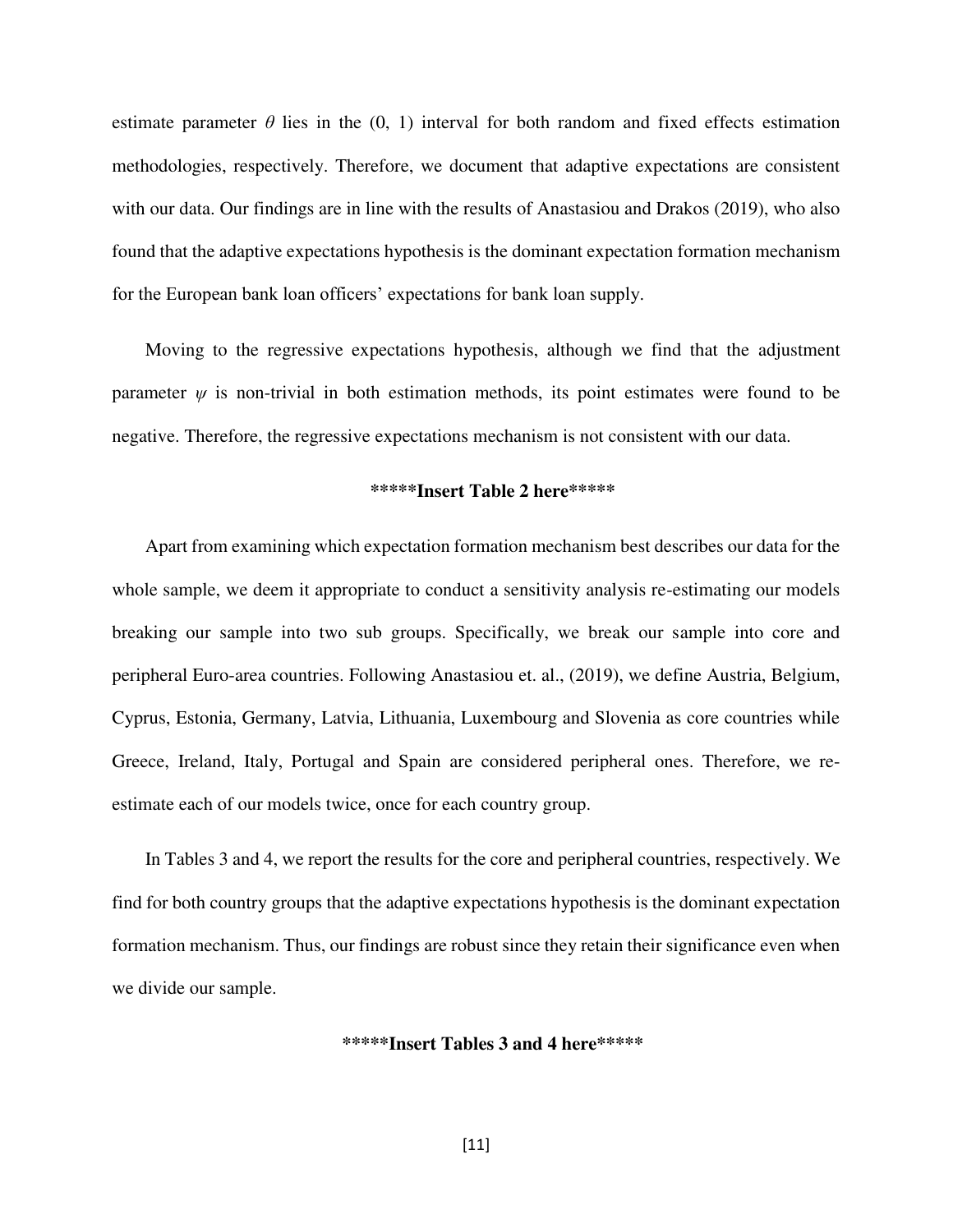Given that our sample covers the pre-crisis, the crisis and the post-crisis period, we consider it imperative to demonstrate a second sensitivity analysis. In particular, we re-estimate the baseline specifications twice, once for the pre-crisis period (2003Q1-2007Q4) and once for the crisis period (2008Q1-2016Q1). We define the beginning of the recent financial crisis in Europe the year 2008 (Ivashina, and Scharfstein, 2010; Lane, 2012; Demirguc Kunt et. al., 2013; Gibson et. al., 2016). Furthermore, following Anastasiou et. al., (2019) we define the crisis period in the Euro-area to last until 2016Q1. The estimation results reported in Tables 5 and 6 are in line with our previous findings, which suggest that either before or during the 2008 financial crisis the European senior bank loan officers form their expectations for LD in an adaptive manner.

#### **\*\*\*\*\*Insert Tables 5 and 6 here\*\*\*\*\***

## **6. Conclusions**

We utilize survey data from the BLS for the period 2003Q1-2019Q4 and for 14 Euro-area countries to explore the performance of diverse competing expectation formation mechanisms for senior bank loan officers' expectations for loan demand. We study the three major expectation formation mechanisms, the rational, adaptive and regressive expectations mechanisms. Our results indicate that senior bank loan officers do not shape their expectations for loan demand from enterprises rationally. We find evidence in favor of the adaptive expectations mechanism being the best description of the data. Our results are consistent for every country group we examined (all Euro-area, core and peripheral countries). We also document that either before or during the 2008 financial crisis the European senior bank loan officers form their expectations for LD in an adaptive manner.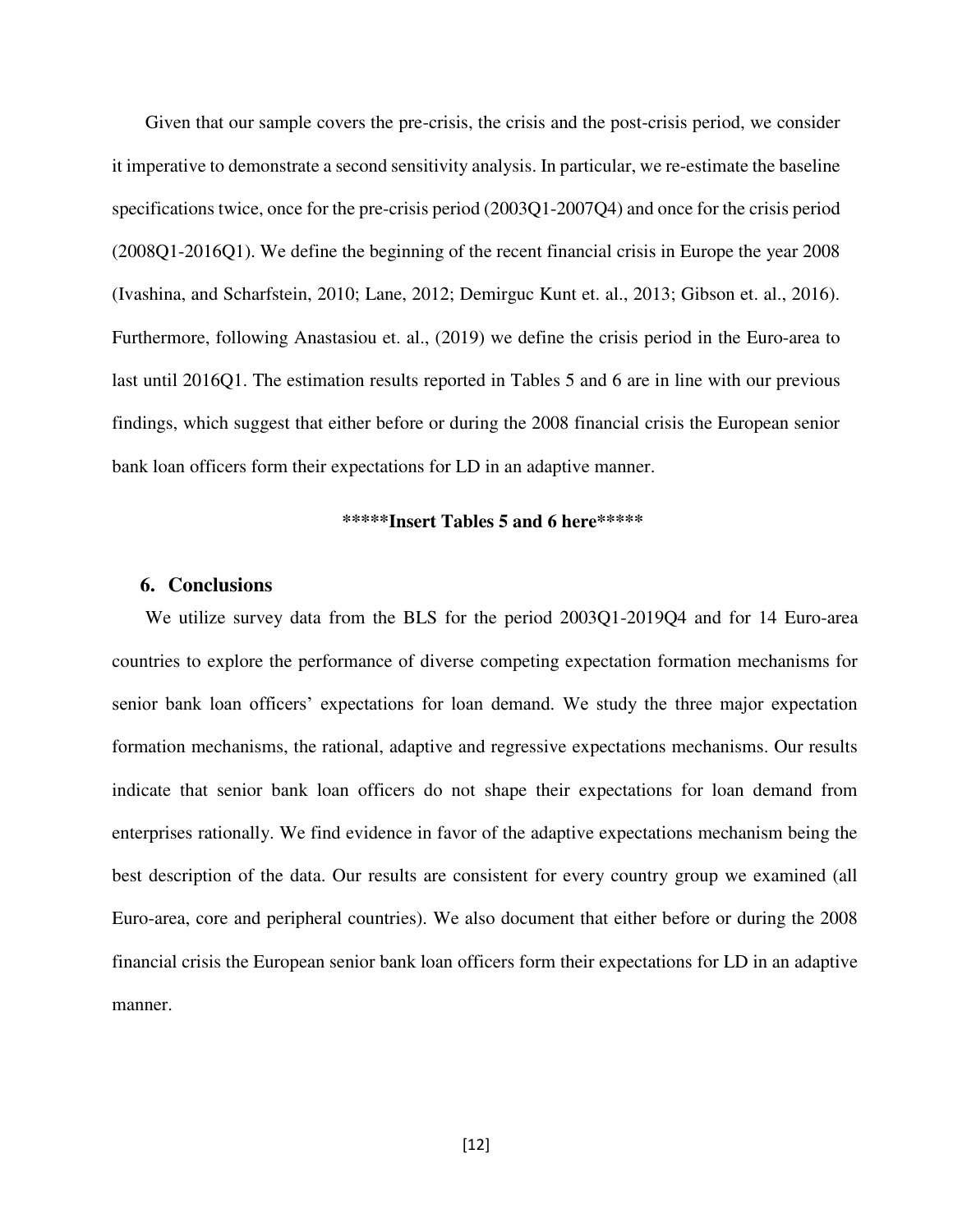# **References**

Anastasiou, D., and Drakos, K., (2019). "A Note on Bank Loan Officers' Expectations for Credit Standards: Evidence from the European Bank Lending Survey", *International Journal of Finance and Economics*, 24(1), 49-53.

Anastasiou, D., Louri, H., and Tsionas, M., (2019). "Non-Performing Loan in the Euro-area: Are Core-Periphery Banking Markets Fragmented?", *International Journal of Finance and Economics*, 24(1), 97-112.

Batchelor, R., (1986). "Quantitative vs. qualitative measures of inflation expectations", *Oxford Bulletin of Economics and Statistics*, 48, 99-120.

Chow, G., (1989). "Rational versus Adaptive Expectations in Present Value Models", *Review of Economics and Statistics*, 71(3), 376-384.

Chow, G., (2011). "Usefulness of Adaptive and Rational Expectations in Economics", CEPS Working Paper No. 221.

Dave, C., (2011). "Are Investment Expectations Rational, adaptive or regressive?", *Economic Inquiry*, 49(1), 212-225.

Demirguc-Kunt, A., Detragiache, E., and Merrouche, O., (2013), "Bank Capital: Lessons from the Financial Crisis", *Journal of Money, Credit and Banking*, 45, 1147-1164.

Dominitz, J. and Manski, C., (1997). "Using Expectations Data to Study Subjective Income Expectations", *Journal of the American Statistical Association*, 92, 855-867.

Drakos, K., (2008). "Efficiency and formation of expectations: evidence from the European investment survey", *Applied Economics,* 40(8), 1015-1022.

Dutt, S., and Ghosh, D., (1997). "Are experts' expectations rational? A multicurrency analysis", *Applied Economics*, 29, 803-812.

Frankel, J and Froot, K. A., (1987). "Using Survey Data to Test Standard Propositions Regarding Exchange Rate Expectations", *American Economic Review*, 77(1), 133-153.

Fraser, P., and MacDonald, R., (1993). "The efficiency of CAC expectations: a survey based perspective", *Revue Economique*, 44, 991-1000.

Frenkel, J., (1975). "Inflation and the Formation of Expectations", *Journal of Monetary Economics*, 1, 403-421.

Gibson, H.D., Hall, S.G., Tavlas, G.S., (2016), "How the euro-area sovereign-debt crisis led to a collapse in bank equity prices", *Journal of Financial Stability*, 26, 266-275.

Goodwin, T., and Sheffrin, S., (1982). "Testing the rational expectations hypothesis in an agricultural market", *Review of Economics and Statistics*, 64, 558-567.

Hausman, J. A., (1978). "Specification tests in econometrics", *Econometrica*, 46, 1251-1271.

Ivashina, V., and Scharfstein, D., (2010), "Bank lending during the financial crisis of 2008", *Journal of Financial Economics*, 97, 319-338.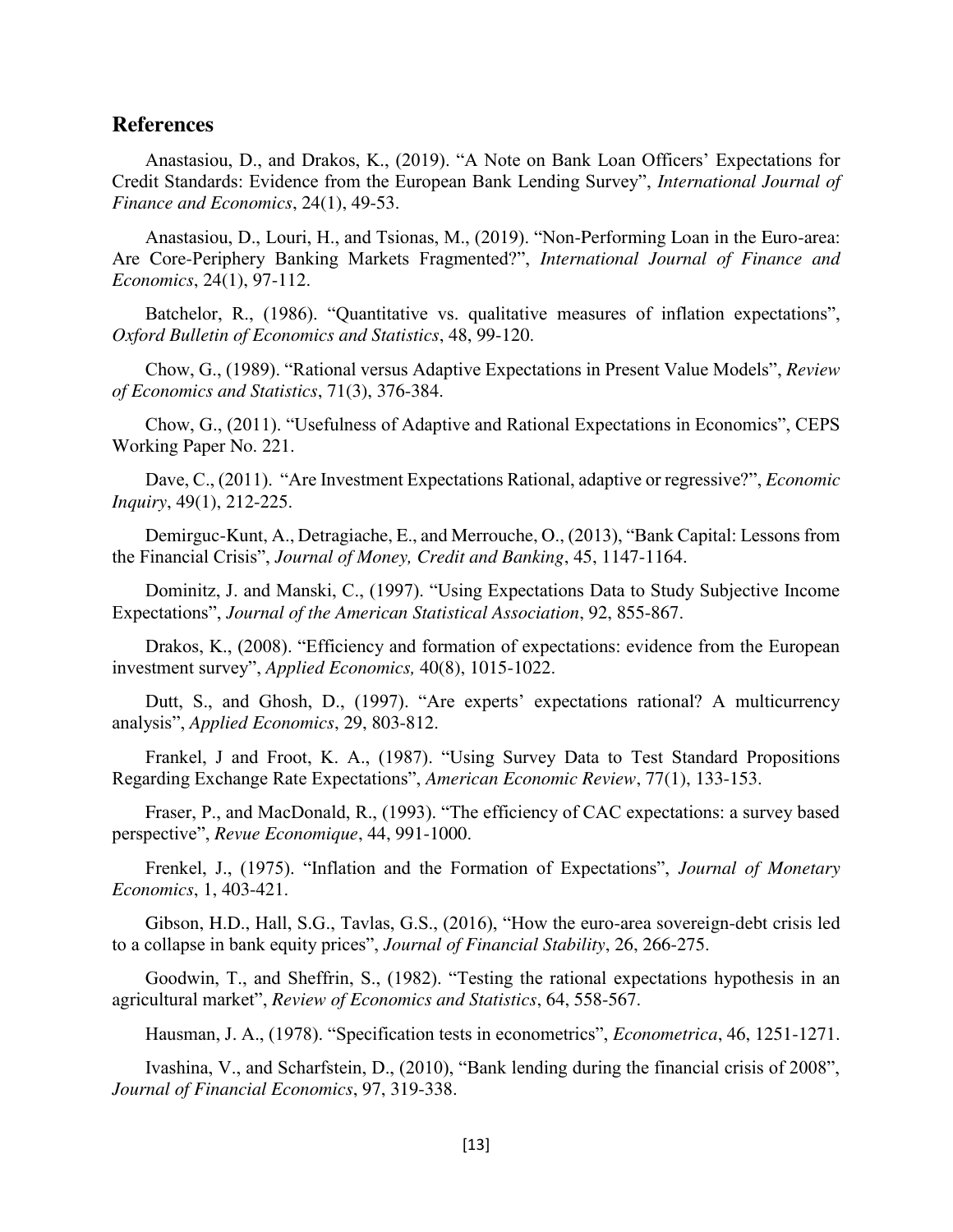Jongen, R., and Verschoor, W. F. C., (2007). "Further Evidence on the Rationality of Interest Rate Expectations", *Journal of International Financial Markets, Institutions, and Money*, 18, 438- 448.

Kim, S. J., (1997). "Testing the rationality of exchange rate and interest rate expectations: an empirical study of Australian survey-based expectations", *Applied Economics*, 29(8), 1011-1022.

Lane, P.R., (2012), "The European sovereign debt crisis", *Journal of Economic Perspectives*, 26, 49-68.

Lee, K., and Shields, K., (2000). "Expectations formation and business cycle fluctuations: an analysis of actual and expected output in UK manufacturing industries, 1975–1993", *Oxford Bulletin of Economics and Statistics*, 62, 463-490.

Lovell, M., (1986). "Tests of Rational Expectations Hypothesis," A*merican Economic Review*, 76(1), 110-124.

Lucas, R., (1972). "Expectations and the neutrality of money", *Journal of Economic Theory*, 4, 103-24.

Madsen, J., (1996). "Formation of inflation expectations: from the simple to the rational expectations hypothesis", *Applied Economics*, 28, 1331-1337.

Manski, C. F., (2004). "Measuring Expectations", *Econometrica*, 72, 1329-1376.

Miah, F., Khalifa, A., and Hammoudeh, S., (2016). "Further evidence on the rationality of interest rate expectations: A comprehensive study of developed and emerging economies", *Economic Modelling*, 54(3), 574-590.

Miah, F., Saifur, R., and Khalid, A., (2016). "Rationality of survey based inflation expectations: A study of 18 emerging economies' inflation forecasts", *Research in International Business and Finance*, 36, 158-166.

Moosa, I., and Shamsuddin, A., (2004). "Expectation formation mechanisms, profitability of foreign exchange trading and exchange rate volatility", *Applied Economics*, 36, 1599-1606.

Muth, J., (1961). "Rational Expectations and the Theory of Price Movements", *Econometrica*, 29(3), 315-335.

Pesaran, H. M., and Weale, M., (2006). "Survey Expectations", in Handbook of Economic Forecasting, edited by G. Elliott, C. W. J. Granger, and A. Timmermann, Amsterdam: North-Holland.

Pesaran, H., (1987). "The Limits to Rational Expectations", Basil Blackwell, Oxford and New York.

Prat, G., and Uctum, R., (2011). "Modelling oil price expectations: Evidence from survey data", *The Quarterly Review of Economics and Finance*, 51(3), 236-247.

Sargent, T., and Wallace, N., (1976). "Rational expectations and the theory of economic policy", *Journal of Monetary Economics*, 2, 169-183.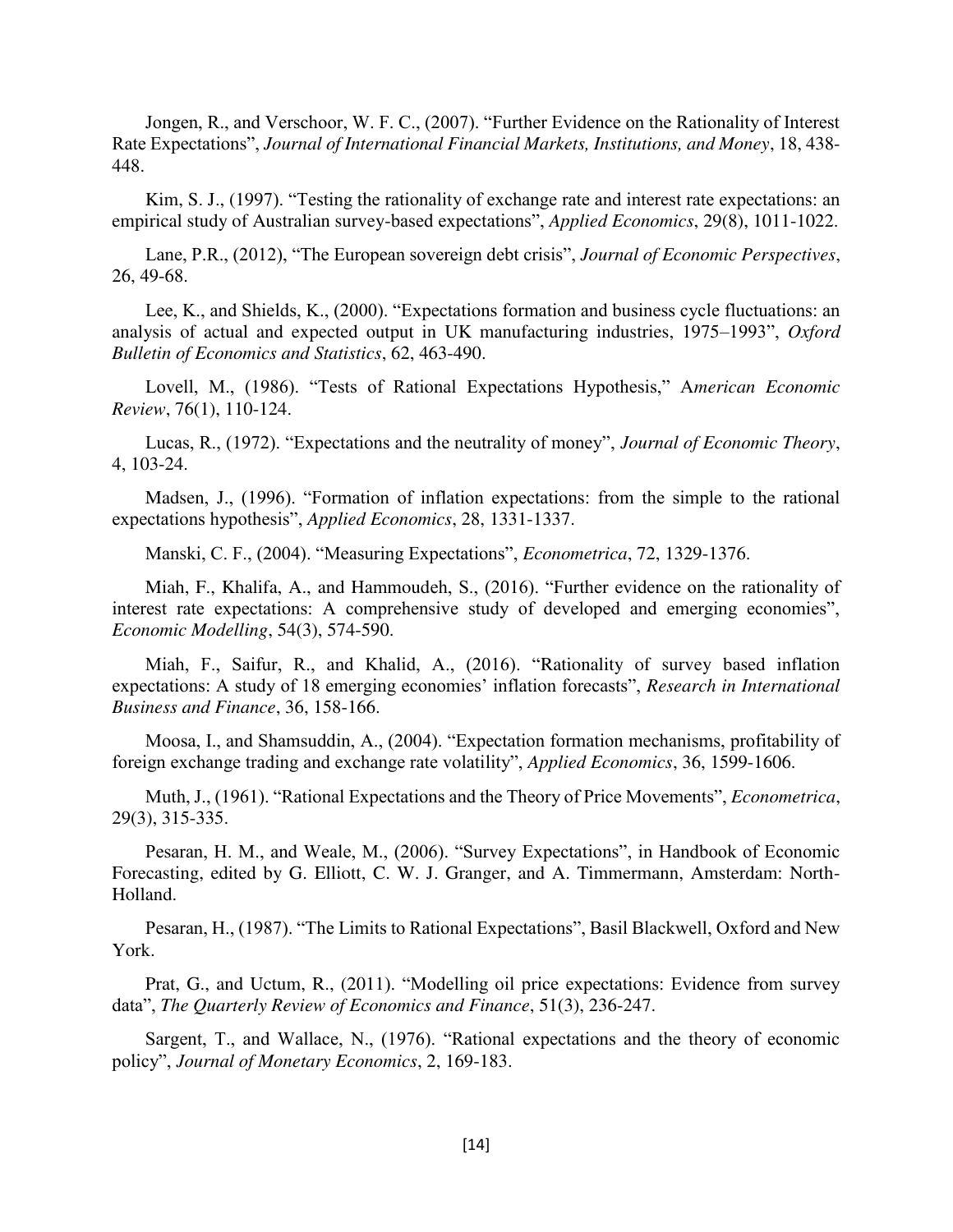Wooldridge, J., (2010). "Econometric Analysis of Cross Section and Panel Data", 2nd (second) edition, The MIT Press.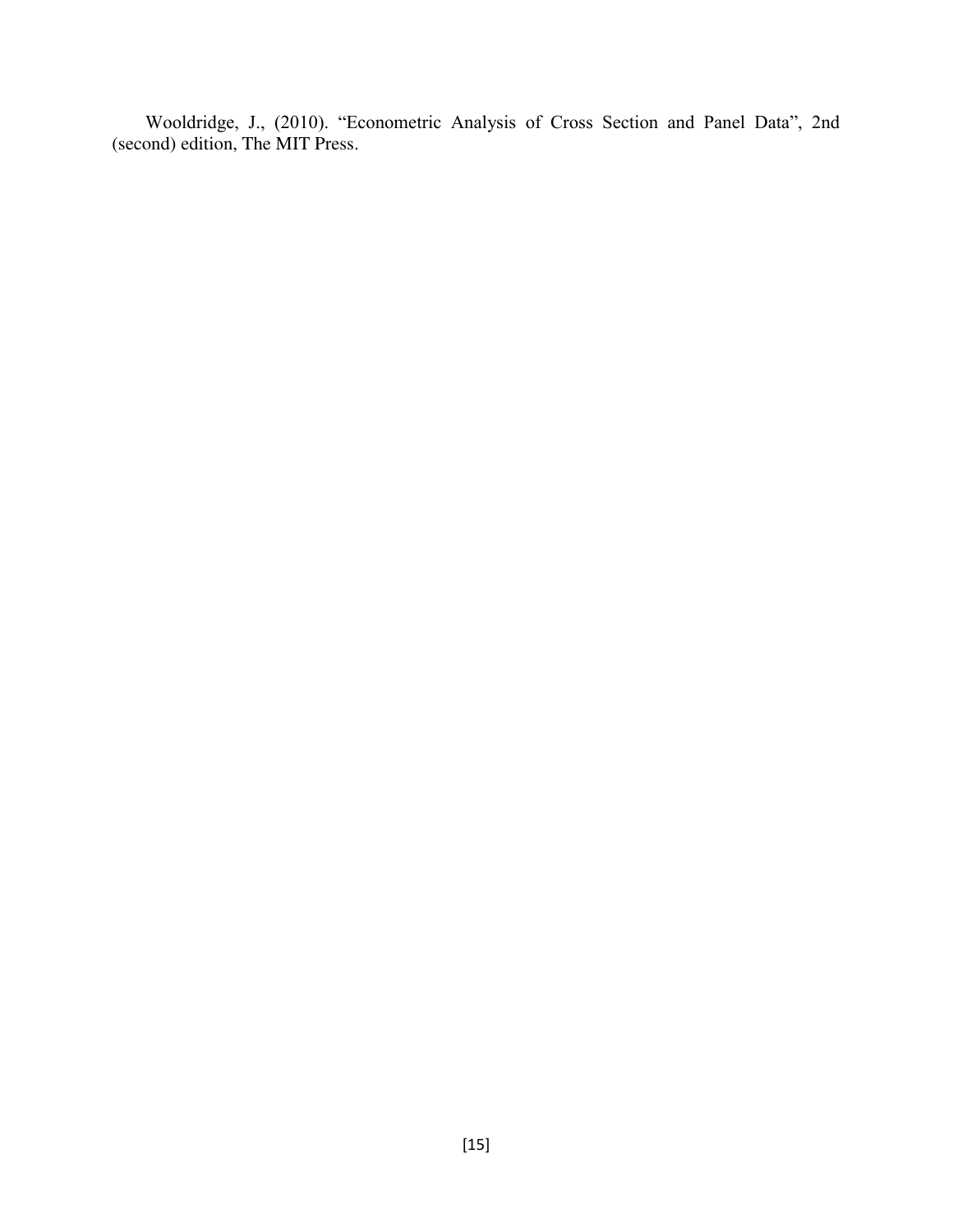# **Tables**

| Table 1: Mean values of LD by country                                                                                                                                       |          |        |  |  |  |  |  |
|-----------------------------------------------------------------------------------------------------------------------------------------------------------------------------|----------|--------|--|--|--|--|--|
| <b>Diffusion Indices</b><br>$LD_{i.t}^A$<br>$\mathbf{L}\mathbf{D}_{i,t-1}^E$<br><b>Countries</b>                                                                            |          |        |  |  |  |  |  |
| <b>Austria</b>                                                                                                                                                              | $-2.432$ | 4.441  |  |  |  |  |  |
| <b>Belgium</b>                                                                                                                                                              | 0.029    | 8.382  |  |  |  |  |  |
| <b>Cyprus</b>                                                                                                                                                               | 2.194    | 9.867  |  |  |  |  |  |
| <b>Estonia</b>                                                                                                                                                              | 2.059    | 8.367  |  |  |  |  |  |
| <b>Germany</b>                                                                                                                                                              | 3.194    | 5.323  |  |  |  |  |  |
| <b>Greece</b>                                                                                                                                                               | $-2.507$ | 7.426  |  |  |  |  |  |
| <b>Ireland</b>                                                                                                                                                              | 3.865    | 6.779  |  |  |  |  |  |
| <b>Italy</b>                                                                                                                                                                | $-1.194$ | 6.558  |  |  |  |  |  |
| Latvia                                                                                                                                                                      | $-0.600$ | 6.485  |  |  |  |  |  |
| Lithuania                                                                                                                                                                   | $-0.784$ | 0.941  |  |  |  |  |  |
| Luxembourg                                                                                                                                                                  | $-2.906$ | 5.953  |  |  |  |  |  |
| Portugal                                                                                                                                                                    | 10.434   | 11.304 |  |  |  |  |  |
| Slovenia                                                                                                                                                                    | 20.526   | 15.263 |  |  |  |  |  |
| <b>Spain</b>                                                                                                                                                                | $-5.164$ | 2.558  |  |  |  |  |  |
| <b>Total (average for</b><br>the Euro-area)                                                                                                                                 | 0.577    | 6.565  |  |  |  |  |  |
| Notes: (a) This table reports the mean diffusion indices of both actual and expected loan<br>demand from enterprises by country along with the corresponding mean diffusion |          |        |  |  |  |  |  |

indices for the whole sample (average for the Euro-area), (b)  $LD_{i,t}^A$  and  $LD_{i,t-1}^E$  denote actual and expected LD respectively.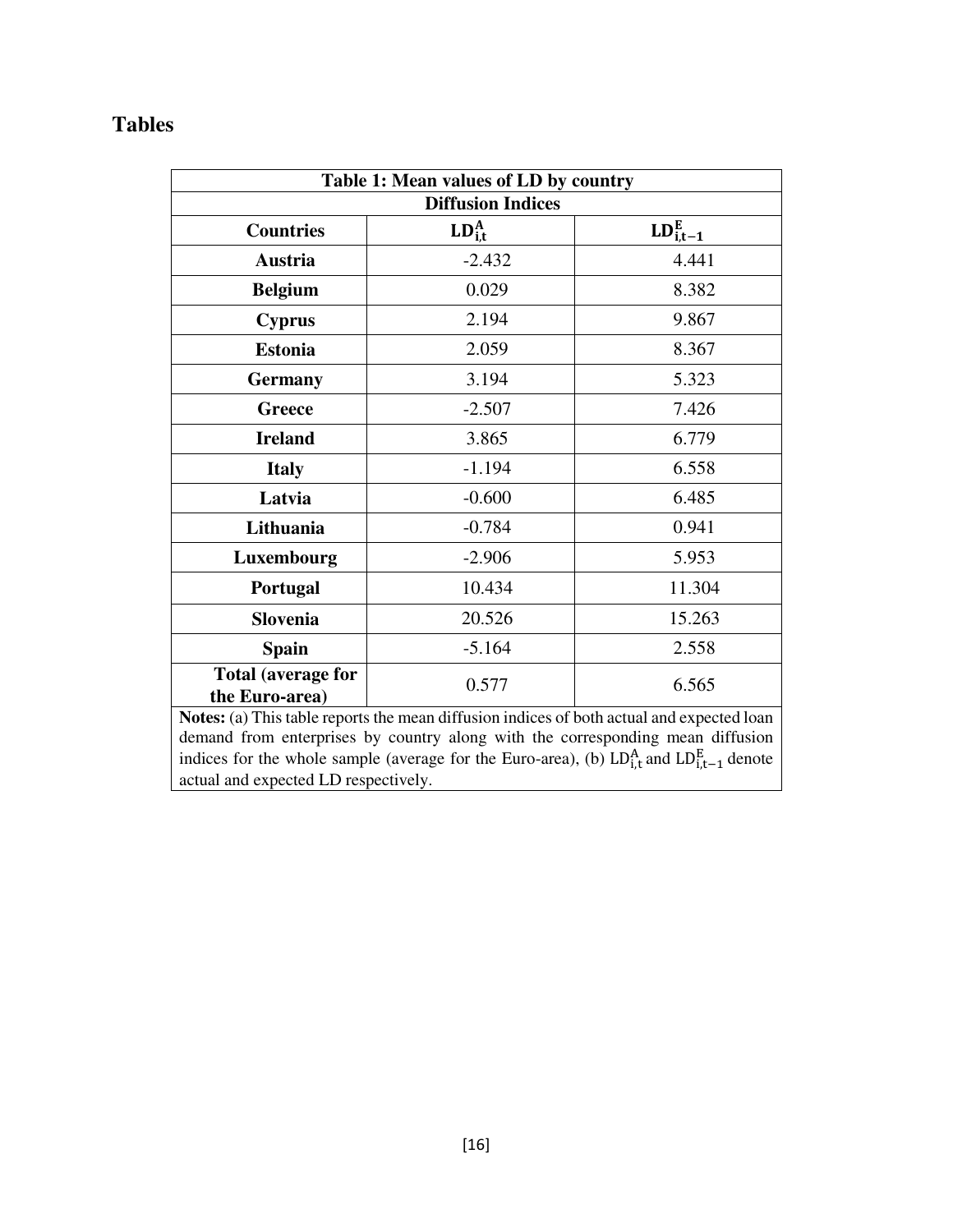| Table 2: Estimation results for each expectation formation mechanism - Full Sample |                        |                        |                                                |                          |                          |                          |  |
|------------------------------------------------------------------------------------|------------------------|------------------------|------------------------------------------------|--------------------------|--------------------------|--------------------------|--|
|                                                                                    | <b>Rational</b>        |                        | <b>Adaptive</b>                                |                          | <b>Regressive</b>        |                          |  |
|                                                                                    | <b>Fixed Effects</b>   | <b>Random Effects</b>  | <b>Fixed Effects</b>                           | <b>Random Effects</b>    | <b>Fixed Effects</b>     | <b>Random Effects</b>    |  |
| $\alpha_1$                                                                         | $0.611***$<br>(0.047)  | $0.619***$<br>(0.045)  |                                                |                          |                          |                          |  |
| $\boldsymbol{\theta}$                                                              |                        |                        | $-0.475***$<br>(0.037)                         | $-0.456***$<br>(0.036)   |                          |                          |  |
| $\psi$                                                                             |                        |                        |                                                | $\overline{\phantom{a}}$ | $-0.070**$<br>(0.020)    | $-0.064***$<br>(0.022)   |  |
| <b>Constant</b>                                                                    | $-3.608***$<br>(0.318) | $-3.216***$<br>(1.166) | $2.830***$<br>(0.232)                          | $2.710***$<br>(0.406)    | $-0.117***$<br>(0.001)   | $-0.117$<br>(0.124)      |  |
|                                                                                    | <b>Diagnostics</b>     |                        |                                                |                          |                          |                          |  |
| <b>Observations</b>                                                                |                        |                        |                                                | 769                      |                          |                          |  |
| $\mathbf{R}^2$                                                                     | 0.309                  | 0.309                  | 0.282                                          | 0.282                    | 0.007                    | 0.007                    |  |
| F-test (p-value)                                                                   | 0.000                  | 0.000                  | 0.000                                          | 0.000                    | 0.014                    | 0.004                    |  |
| <b>Hausman-test</b><br>(p-value)                                                   | 0.001                  |                        | 0.000                                          |                          | 0.413                    |                          |  |
|                                                                                    |                        |                        | <b>Hypothesis Testing (probability values)</b> |                          |                          |                          |  |
| H <sub>0</sub> : $\alpha_1 = 0$                                                    | 0.000                  | 0.000                  |                                                | $\overline{\phantom{a}}$ | $\overline{\phantom{a}}$ | $\blacksquare$           |  |
| H <sub>0</sub> : $\alpha_1 = 1$                                                    | 0.000                  | 0.000                  | $\blacksquare$                                 | $\overline{\phantom{a}}$ | $\overline{\phantom{a}}$ | $\overline{\phantom{a}}$ |  |
| $H_0: \psi = 0$                                                                    | $\equiv$               | $\blacksquare$         | $\blacksquare$                                 | $\blacksquare$           | 0.014                    | 0.004                    |  |
| $H_0$ : $\theta = 0$                                                               |                        |                        | 0.000                                          | 0.000                    | $\overline{\phantom{0}}$ | $\overline{\phantom{a}}$ |  |
| $H_0: \psi = +1$                                                                   |                        |                        |                                                |                          | 0.000                    | 0.000                    |  |
| $H_0$ : $\theta$ = -1                                                              |                        |                        | 0.000                                          | 0.000                    |                          |                          |  |

Notes: (a) This table reports estimation results for each expectation formation mechanism for the full sample, (b) \*, \*\*, \*\*\* denote statistical significance at the 10, 5, and 1 percent level respectively, (c) numbers in parentheses denote cluster robust standard errors, (d)  $\alpha_1$ ,  $\theta$  and  $\psi$  are the estimated parameters for Rational, Adaptive and Regressive Expectations respectively, (e) Hausman-test denotes the Hausman (1978) test and its p-values suggest that the fixed effects estimator is the most suitable methodology for the rational and adaptive expectations models, while for the regressive expectations model suggest the random effects estimator as the most appropriate method.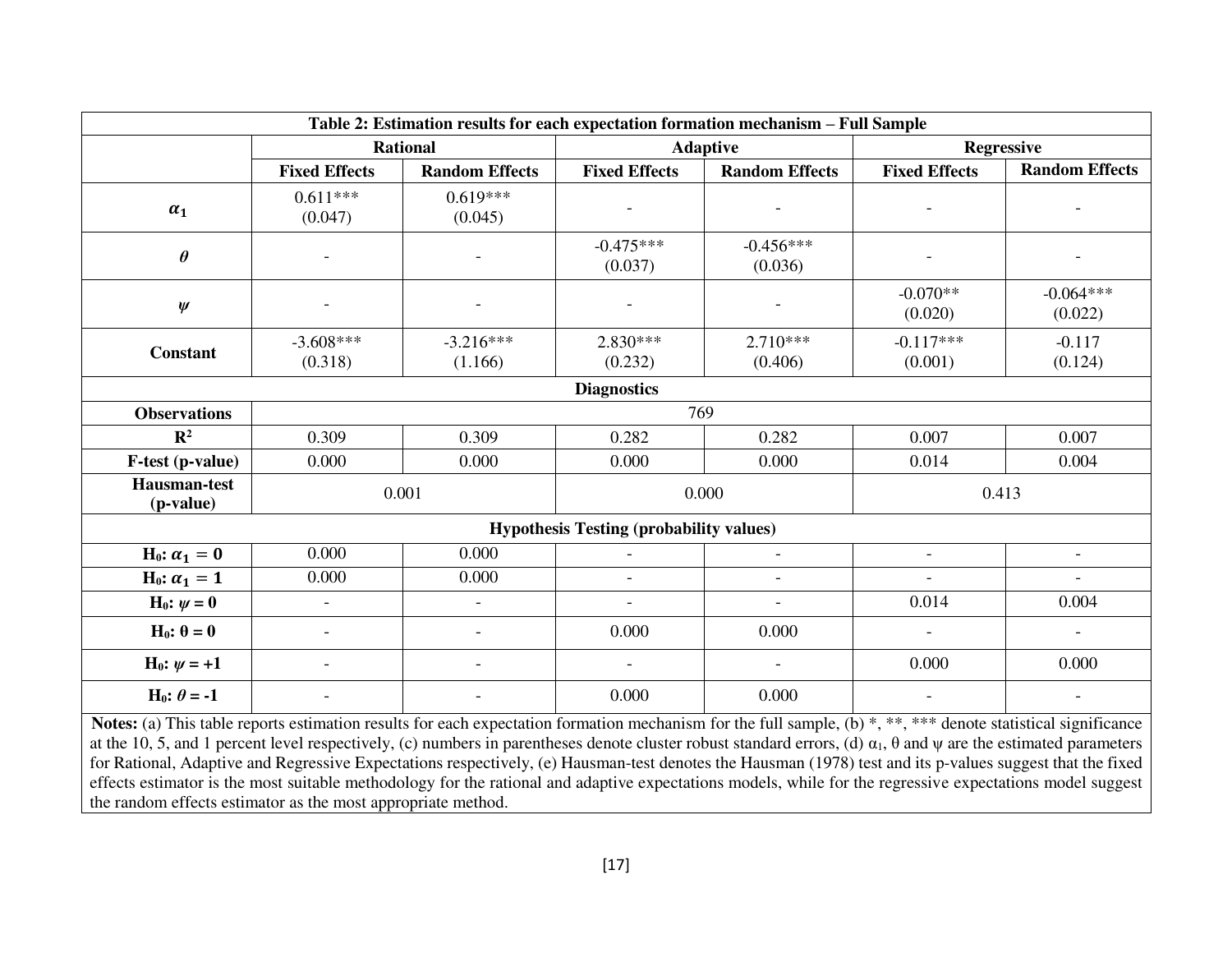|                                                                                                                                                                                                                                                                                                                                                        |                          |                          |                                                | Table 3: Estimation results for each expectation formation mechanism - Core Euro-area countries |                          |                       |  |  |
|--------------------------------------------------------------------------------------------------------------------------------------------------------------------------------------------------------------------------------------------------------------------------------------------------------------------------------------------------------|--------------------------|--------------------------|------------------------------------------------|-------------------------------------------------------------------------------------------------|--------------------------|-----------------------|--|--|
|                                                                                                                                                                                                                                                                                                                                                        | <b>Rational</b>          |                          |                                                | <b>Adaptive</b>                                                                                 |                          | <b>Regressive</b>     |  |  |
|                                                                                                                                                                                                                                                                                                                                                        | <b>Fixed Effects</b>     | <b>Random Effects</b>    | <b>Fixed Effects</b>                           | <b>Random Effects</b>                                                                           | <b>Fixed Effects</b>     | <b>Random Effects</b> |  |  |
|                                                                                                                                                                                                                                                                                                                                                        | $0.550***$               | $0.558***$               |                                                |                                                                                                 |                          |                       |  |  |
| $\alpha_1$                                                                                                                                                                                                                                                                                                                                             | (0.045)                  | (0.041)                  |                                                |                                                                                                 |                          |                       |  |  |
| $\boldsymbol{\theta}$                                                                                                                                                                                                                                                                                                                                  |                          |                          | $-0.477***$                                    | $-0.454***$                                                                                     |                          |                       |  |  |
|                                                                                                                                                                                                                                                                                                                                                        |                          |                          | (0.029)                                        | (0.026)                                                                                         |                          |                       |  |  |
|                                                                                                                                                                                                                                                                                                                                                        |                          |                          |                                                | $\overline{\phantom{a}}$                                                                        | $-0.069**$               | $-0.061***$           |  |  |
| $\psi$                                                                                                                                                                                                                                                                                                                                                 |                          |                          |                                                |                                                                                                 | (0.027)                  | (0.023)               |  |  |
| <b>Constant</b>                                                                                                                                                                                                                                                                                                                                        | $-2.812***$              | $-2.326$                 | $2.698***$                                     | $2.562***$                                                                                      | $-0.153***$              | $-0.150$              |  |  |
|                                                                                                                                                                                                                                                                                                                                                        | (0.313)                  | (1.492)                  | (0.175)                                        | (0.488)                                                                                         | (0.011)                  | (0.177)               |  |  |
|                                                                                                                                                                                                                                                                                                                                                        | <b>Diagnostics</b>       |                          |                                                |                                                                                                 |                          |                       |  |  |
| <b>Observations</b>                                                                                                                                                                                                                                                                                                                                    |                          |                          |                                                | 479                                                                                             |                          |                       |  |  |
| $\mathbf{R}^2$                                                                                                                                                                                                                                                                                                                                         | 0.261                    | 0.261                    | 0.275                                          | 0.275                                                                                           | 0.005                    | 0.060                 |  |  |
| <b>F-test (p-value)</b>                                                                                                                                                                                                                                                                                                                                | 0.000                    | 0.000                    | 0.000                                          | 0.000                                                                                           | 0.034                    | 0.009                 |  |  |
| Hausman-test                                                                                                                                                                                                                                                                                                                                           |                          | 0.016                    |                                                |                                                                                                 |                          |                       |  |  |
| (p-value)                                                                                                                                                                                                                                                                                                                                              |                          |                          | 0.003<br>0.477                                 |                                                                                                 |                          |                       |  |  |
|                                                                                                                                                                                                                                                                                                                                                        |                          |                          | <b>Hypothesis Testing (probability values)</b> |                                                                                                 |                          |                       |  |  |
| H <sub>0</sub> : $\alpha_1 = 0$                                                                                                                                                                                                                                                                                                                        | 0.000                    | 0.000                    |                                                | $\blacksquare$                                                                                  | $\overline{\phantom{0}}$ |                       |  |  |
| $H_0: \alpha_1 = 1$                                                                                                                                                                                                                                                                                                                                    | 0.000                    | 0.000                    |                                                |                                                                                                 |                          |                       |  |  |
| $H_0: \psi = 0$                                                                                                                                                                                                                                                                                                                                        | $\overline{\phantom{a}}$ |                          |                                                | $\overline{a}$                                                                                  | 0.034                    | 0.009                 |  |  |
| $H_0$ : $\theta = 0$                                                                                                                                                                                                                                                                                                                                   | $\overline{\phantom{a}}$ | $\overline{\phantom{a}}$ | 0.000                                          | 0.000                                                                                           | $\overline{a}$           | $\overline{a}$        |  |  |
| $H_0: \psi = +1$                                                                                                                                                                                                                                                                                                                                       | $\overline{\phantom{a}}$ | $\overline{a}$           |                                                | $\blacksquare$                                                                                  | 0.000                    | 0.000                 |  |  |
| H <sub>0</sub> : $\theta$ = -1                                                                                                                                                                                                                                                                                                                         | $\overline{\phantom{a}}$ |                          | 0.000                                          | 0.000                                                                                           |                          |                       |  |  |
| Notes: (a) This table reports estimation results for each expectation formation mechanism for the core Euro-area countries, (b) *, **, *** denote statistical<br>significance at the 10, 5, and 1 percent level respectively, (c) numbers in parentheses denote cluster robust standard errors, (d) $\alpha_1$ , $\theta$ and $\psi$ are the estimated |                          |                          |                                                |                                                                                                 |                          |                       |  |  |

parameters for Rational, Adaptive and Regressive Expectations respectively, (e) Hausman-test denotes the Hausman (1978) test and its p-values suggest that the fixed effects estimator is the most suitable methodology for the rational and adaptive expectations models, while for the regressive expectations model suggest the random effects estimator as the most appropriate method.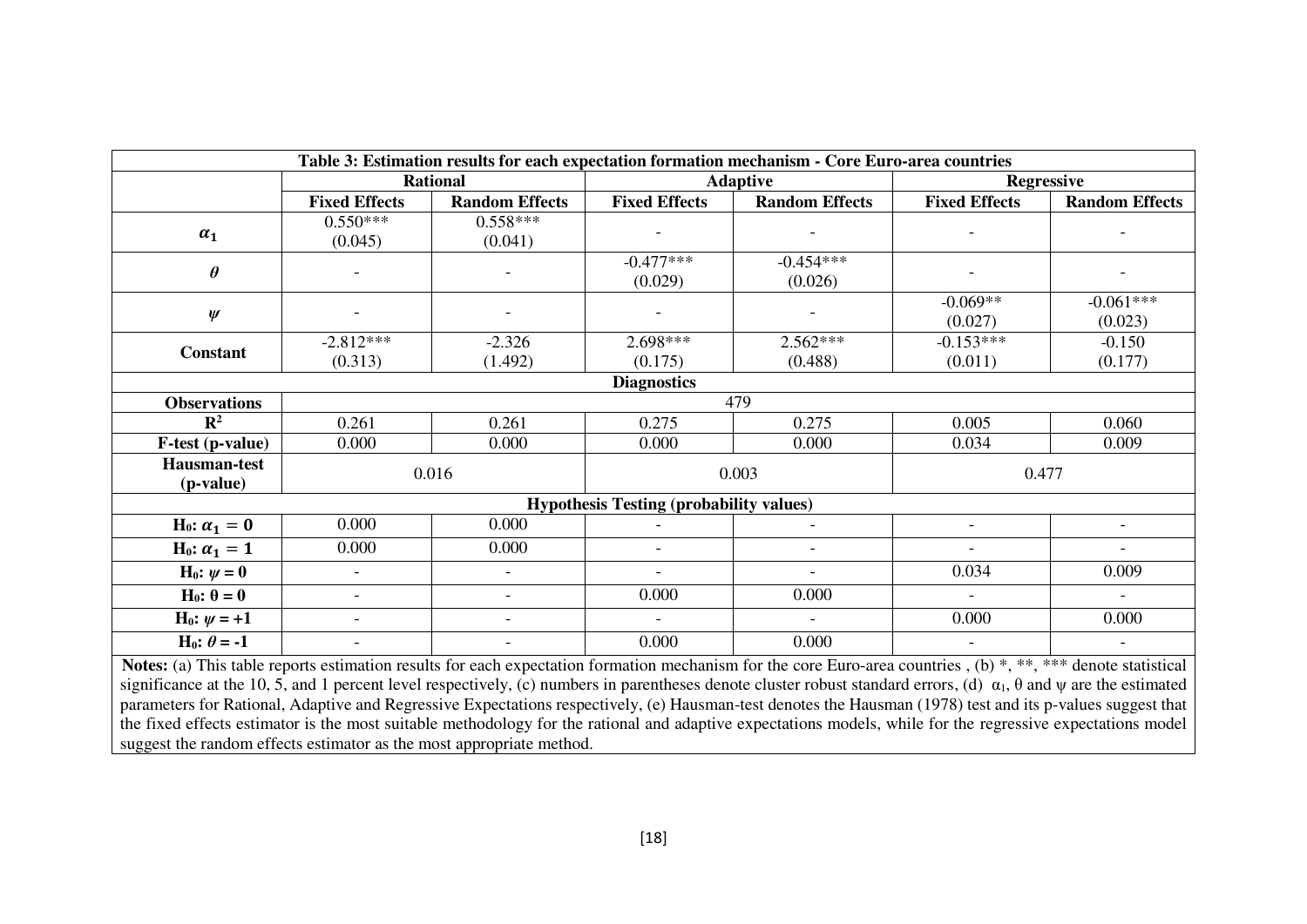|                                 | <b>Rational</b>      |                          | <b>Adaptive</b>                                |                          | <b>Regressive</b>    |                          |
|---------------------------------|----------------------|--------------------------|------------------------------------------------|--------------------------|----------------------|--------------------------|
|                                 | <b>Fixed Effects</b> | <b>Random Effects</b>    | <b>Fixed Effects</b>                           | <b>Random Effects</b>    | <b>Fixed Effects</b> | <b>Random Effects</b>    |
|                                 | $0.682***$           | $0.691***$               |                                                |                          |                      |                          |
| $\alpha_1$                      | (0.078)              | (0.073)                  |                                                |                          |                      |                          |
| $\boldsymbol{\theta}$           |                      |                          | $-0.473***$                                    | $-0.459***$              |                      |                          |
|                                 |                      |                          | (0.087)                                        | (0.086)                  |                      |                          |
|                                 |                      |                          |                                                |                          | $-0.071$             | $-0.067$                 |
| $\psi$                          |                      |                          |                                                |                          | (0.046)              | (0.042)                  |
| <b>Constant</b>                 | $-4.686***$          | $-4.423**$               | $3.049***$                                     | 2.958***                 | $-0.055$             | $-0.059$                 |
|                                 | (0.496)              | (2.041)                  | (0.585)                                        | (0.768)                  | (0.042)              | (0.208)                  |
|                                 |                      |                          | <b>Diagnostics</b>                             |                          |                      |                          |
| <b>Observations</b>             |                      |                          |                                                | 290                      |                      |                          |
| $\mathbf{R}^2$                  | 0.370                | 0371                     | 0.293                                          | 0.293                    | 0.008                | 0.009                    |
| <b>F-test (p-value)</b>         | 0.001                | 0.000                    | 0.005                                          | 0.000                    | 0.198                | 0.117                    |
| Hausman-test                    |                      | 0.000                    |                                                |                          |                      |                          |
| ( <i>p</i> -value)              |                      |                          |                                                | 0.062<br>0.671           |                      |                          |
|                                 |                      |                          | <b>Hypothesis Testing (probability values)</b> |                          |                      |                          |
| H <sub>0</sub> : $\alpha_1 = 0$ | 0.001                | 0.000                    |                                                | $\blacksquare$           | $\blacksquare$       | $\overline{\phantom{0}}$ |
| H <sub>0</sub> : $\alpha_1 = 1$ | 0.015                | 0.000                    |                                                |                          |                      |                          |
| $H_0: \psi = 0$                 | $\blacksquare$       | $\overline{\phantom{a}}$ | $\overline{\phantom{a}}$                       | $\overline{\phantom{0}}$ | 0.198                | 0.117                    |
| $H_0$ : $\theta = 0$            | $\blacksquare$       | $\overline{\phantom{a}}$ | 0.005                                          | 0.000                    |                      | $\overline{\phantom{a}}$ |
| $H_0: \psi = +1$                |                      | $\blacksquare$           |                                                | $\overline{a}$           | 0.000                | 0.000                    |
| $H_0$ : $\theta$ = -1           |                      |                          | 0.004                                          | 0.000                    |                      |                          |

statistical significance at the 10, 5, and 1 percent level respectively, (c) numbers in parentheses denote cluster robust standard errors, (d)  $\alpha_1$ ,  $\theta$  and  $\psi$  are the estimated parameters for Rational, Adaptive and Regressive Expectations respectively, (e) Hausman-test denotes the Hausman (1978) test and its p-values suggest that the fixed effects estimator is the most suitable methodology for the rational and adaptive expectations models, while for the regressive expectations model suggest the random effects estimator as the most appropriate method.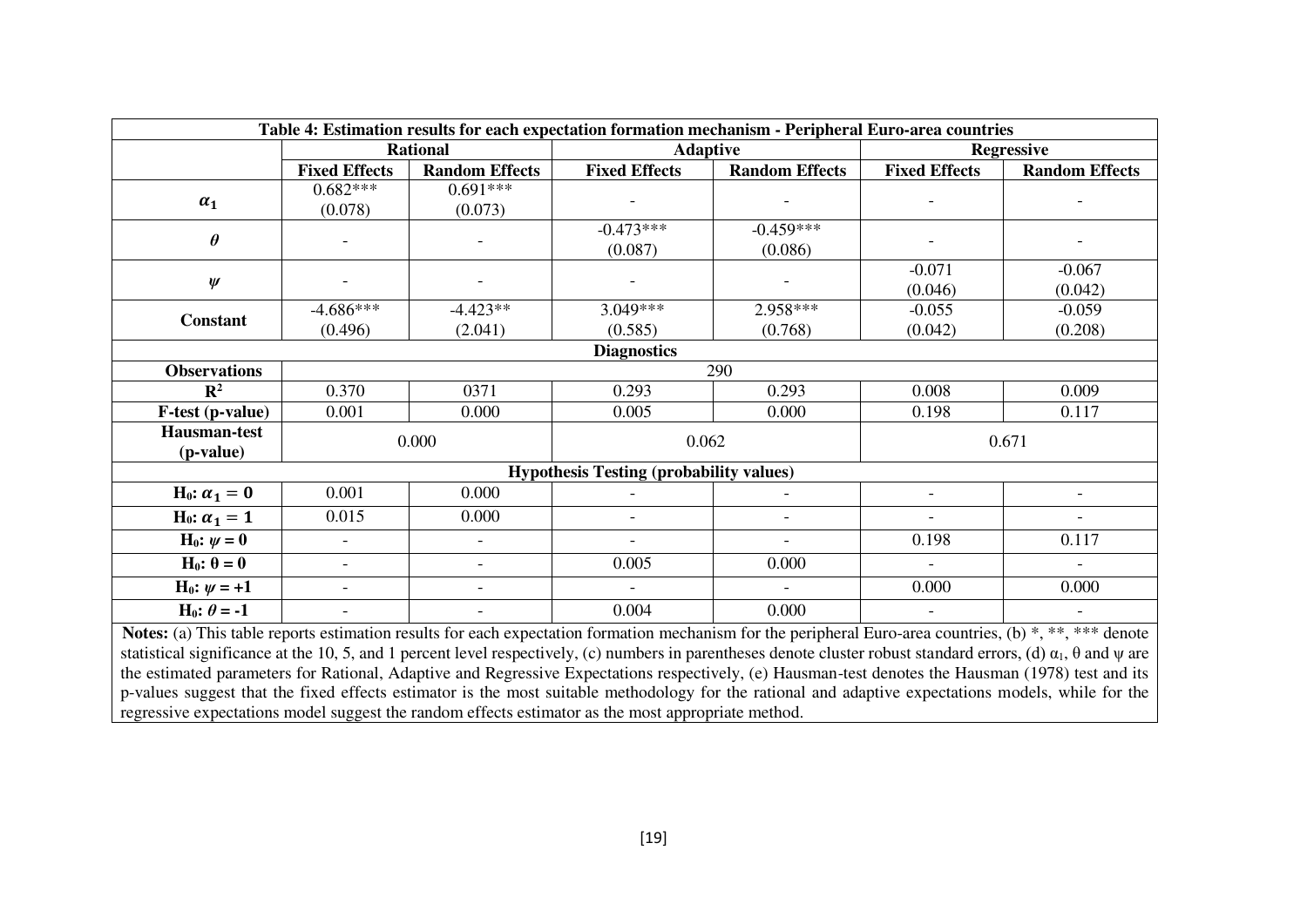| Table 5: Estimation results for each expectation formation mechanism - Pre-crisis period                                                                 |                          |                          |                      |                          |                          |                          |  |
|----------------------------------------------------------------------------------------------------------------------------------------------------------|--------------------------|--------------------------|----------------------|--------------------------|--------------------------|--------------------------|--|
|                                                                                                                                                          |                          | <b>Rational</b>          | <b>Adaptive</b>      |                          | <b>Regressive</b>        |                          |  |
|                                                                                                                                                          | <b>Fixed Effects</b>     | <b>Random Effects</b>    | <b>Fixed Effects</b> | <b>Random Effects</b>    | <b>Fixed Effects</b>     | <b>Random Effects</b>    |  |
|                                                                                                                                                          | $0.560***$               | $0.559***$               |                      |                          |                          |                          |  |
| $\alpha_1$                                                                                                                                               | (0.092)                  | (0.086)                  |                      |                          |                          |                          |  |
| $\boldsymbol{\theta}$                                                                                                                                    |                          |                          | $-0.571***$          | $-0.455***$              |                          |                          |  |
|                                                                                                                                                          |                          |                          | (0.050)              | (0.057)                  |                          |                          |  |
|                                                                                                                                                          |                          |                          |                      | $\overline{\phantom{a}}$ | $-0.131*$                | $-0.099$                 |  |
| $\psi$                                                                                                                                                   |                          |                          |                      |                          | (0.060)                  | (0.061)                  |  |
| <b>Constant</b>                                                                                                                                          | $-2.327**$               | $-1.931$                 | $4.266***$           | $3.445***$               | $-0.176$                 | $-0.080$                 |  |
|                                                                                                                                                          | (0.971)                  | (1.658)                  | (0.354)              | (1.113)                  | (0.185)                  | (0.632)                  |  |
| <b>Diagnostics</b>                                                                                                                                       |                          |                          |                      |                          |                          |                          |  |
| <b>Observations</b>                                                                                                                                      | 183                      |                          |                      | 173                      |                          |                          |  |
| $\mathbf{R}^2$                                                                                                                                           | 0.279                    | 0.279                    | 0.365                | 0.364                    | 0.019                    | 0.018                    |  |
| <b>F-test (p-value)</b>                                                                                                                                  | 0.000                    | 0.000                    | 0.000                | 0.000                    | 0.058                    | 0.104                    |  |
| Hausman-test                                                                                                                                             | 0.962                    |                          | 0.000                |                          |                          | 0.289                    |  |
| (p-value)                                                                                                                                                |                          |                          |                      |                          |                          |                          |  |
| <b>Hypothesis Testing (probability values)</b>                                                                                                           |                          |                          |                      |                          |                          |                          |  |
| H <sub>0</sub> : $\alpha_1 = 0$                                                                                                                          | 0.000                    | 0.000                    |                      |                          | $\overline{\phantom{a}}$ |                          |  |
| H <sub>0</sub> : $\alpha_1 = 1$                                                                                                                          | 0.001                    | 0.000                    |                      | $\overline{\phantom{a}}$ |                          |                          |  |
| <b>H</b> <sub>0</sub> : $\psi = 0$                                                                                                                       | $\overline{\phantom{a}}$ | $\overline{\phantom{a}}$ | $\blacksquare$       | $\overline{\phantom{a}}$ | 0.058                    | 0.104                    |  |
| $H_0$ : $\theta = 0$                                                                                                                                     | $\overline{\phantom{a}}$ | $\overline{\phantom{a}}$ | 0.000                | 0.000                    | $\blacksquare$           | $\overline{\phantom{0}}$ |  |
| $H_0: \psi = +1$                                                                                                                                         | $\overline{\phantom{a}}$ |                          |                      | $\overline{\phantom{a}}$ | 0.000                    | 0.000                    |  |
| $H_0$ : $\theta$ = -1                                                                                                                                    | $\overline{\phantom{a}}$ | $\overline{\phantom{a}}$ | 0.000                | 0.000                    | $\blacksquare$           | $\blacksquare$           |  |
| Notes: (a) This table reports estimation results for each expectation formation mechanism for the for the full sample but for the Pre-crisis period, (b) |                          |                          |                      |                          |                          |                          |  |

\*, \*\*, \*\*\* denote statistical significance at the 10, 5, and 1 percent level respectively, (c) numbers in parentheses denote cluster robust standard errors, (d)  $α_1$ ,  $θ$  and  $ψ$  are the estimated parameters for Rational, Adaptive and Regressive Expectations respectively, (e) Hausman-test denotes the Hausman (1978) test and its p-values suggest that the fixed effects estimator is the most suitable methodology for the adaptive expectations models, while for both the rational and the regressive expectation models suggest the random effects estimator as the most appropriate method.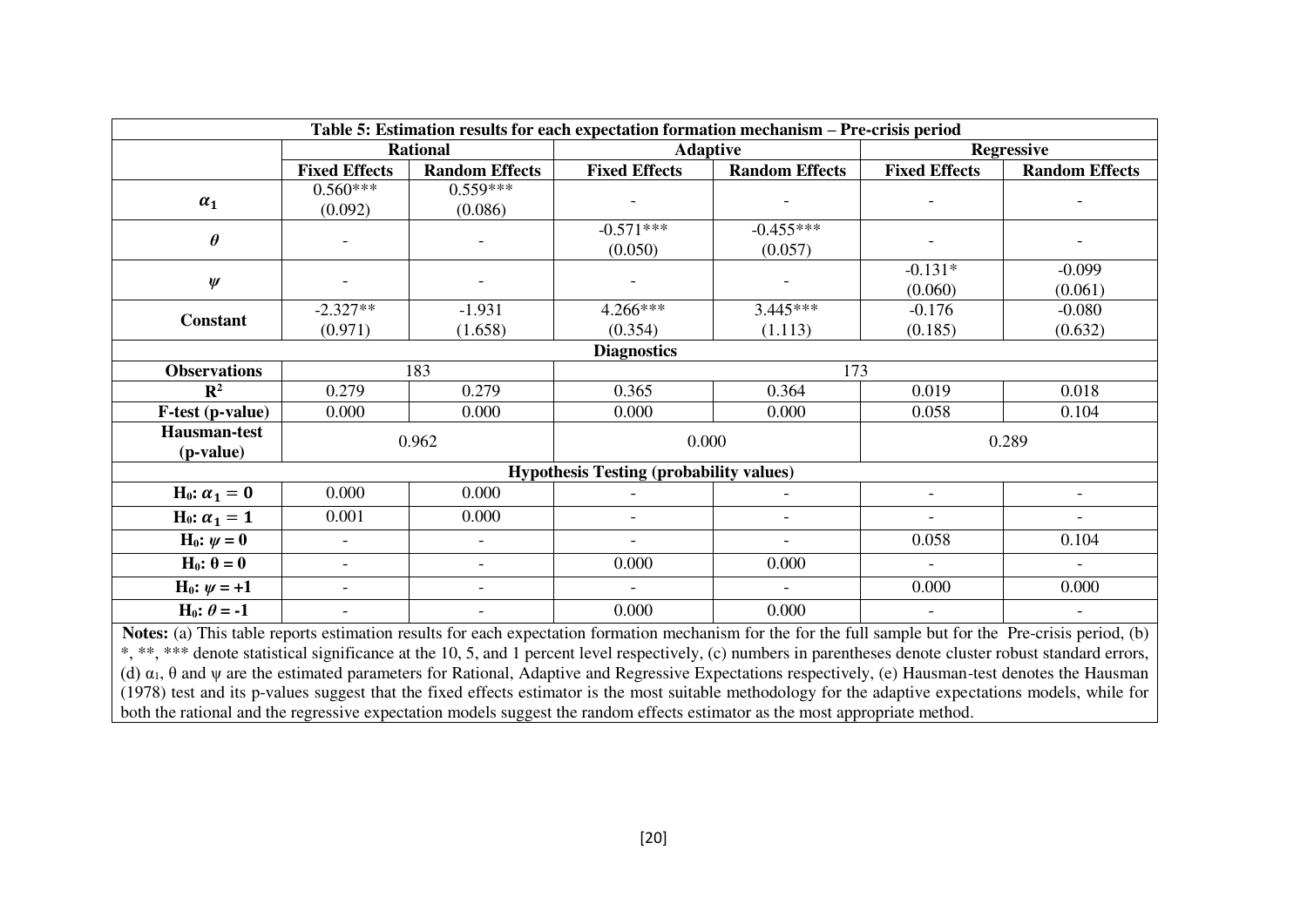| Table 6: Estimation results for each expectation formation mechanism - Crisis period                                                                  |                      |                          |                                                |                       |                          |                       |  |
|-------------------------------------------------------------------------------------------------------------------------------------------------------|----------------------|--------------------------|------------------------------------------------|-----------------------|--------------------------|-----------------------|--|
|                                                                                                                                                       | <b>Rational</b>      |                          | <b>Adaptive</b>                                |                       | <b>Regressive</b>        |                       |  |
|                                                                                                                                                       | <b>Fixed Effects</b> | <b>Random Effects</b>    | <b>Fixed Effects</b>                           | <b>Random Effects</b> | <b>Fixed Effects</b>     | <b>Random Effects</b> |  |
|                                                                                                                                                       | $0.623***$           | $0.635***$               |                                                |                       |                          |                       |  |
| $\alpha_1$                                                                                                                                            | (0.050)              | (0.047)                  |                                                |                       |                          |                       |  |
| $\theta$                                                                                                                                              |                      |                          | $-0.483***$                                    | $-0.457***$           |                          |                       |  |
|                                                                                                                                                       |                      |                          | (0.048)                                        | (0.044)               |                          |                       |  |
| $\psi$                                                                                                                                                |                      |                          |                                                |                       | $-0.067**$               | $-0.057***$           |  |
|                                                                                                                                                       |                      |                          |                                                |                       | (0.025)                  | (0.022)               |  |
| <b>Constant</b>                                                                                                                                       | $-3.911***$          | $-3.560***$              | $2.660***$                                     | $2.501***$            | $-0.156***$              | $-0.166$              |  |
|                                                                                                                                                       | (0.279)              | (1.336)                  | (0.292)                                        | (0.515)               | (0.025)                  | (0.182)               |  |
|                                                                                                                                                       | <b>Diagnostics</b>   |                          |                                                |                       |                          |                       |  |
| <b>Observations</b>                                                                                                                                   | 586                  |                          | 596                                            |                       |                          |                       |  |
| $\mathbf{R}^2$                                                                                                                                        | 0.302                | 0.312                    | 0.303                                          | 0.284                 | 0.008                    | 0.007                 |  |
| <b>F-test (p-value)</b>                                                                                                                               | 0.001                | 0.000                    | 0.005                                          | 0.000                 | 0.021                    | 0.009                 |  |
| Hausman-test                                                                                                                                          | 0.002                |                          | 0.000                                          |                       | 0.324                    |                       |  |
| ( <i>p</i> -value)                                                                                                                                    |                      |                          |                                                |                       |                          |                       |  |
|                                                                                                                                                       |                      |                          | <b>Hypothesis Testing (probability values)</b> |                       |                          |                       |  |
| H <sub>0</sub> : $\alpha_1 = 0$                                                                                                                       | 0.000                | 0.000                    |                                                |                       | $\blacksquare$           | $\blacksquare$        |  |
| H <sub>0</sub> : $\alpha_1 = 1$                                                                                                                       | 0.000                | 0.000                    |                                                |                       |                          |                       |  |
| H <sub>0</sub> : $\psi = 0$                                                                                                                           |                      | $\blacksquare$           |                                                |                       | 0.021                    | 0.009                 |  |
| $H_0$ : $\theta = 0$                                                                                                                                  |                      | $\overline{\phantom{a}}$ | 0.000                                          | 0.000                 | $\overline{\phantom{a}}$ |                       |  |
| $H_0: \psi = +1$                                                                                                                                      |                      |                          |                                                | $\blacksquare$        | 0.000                    | 0.000                 |  |
| $H_0$ : $\theta$ = -1                                                                                                                                 |                      |                          | 0.000                                          | 0.000                 |                          |                       |  |
| Notes (a) This toble reports estimation results for each expectation formation mechanism for the full sample but for the crisis period (b) $*$ ** *** |                      |                          |                                                |                       |                          |                       |  |

Notes: (a) This table reports estimation results for each expectation formation mechanism for the full sample but for the crisis period, (b)  $*$ , denote statistical significance at the 10, 5, and 1 percent level respectively, (c) numbers in parentheses denote cluster robust standard errors, (d)  $\alpha_1$ ,  $\theta$ and ψ are the estimated parameters for Rational, Adaptive and Regressive Expectations respectively, (e) Hausman-test denotes the Hausman (1978) test and its p-values suggest that the fixed effects estimator is the most suitable methodology for the rational and adaptive expectations models, while for the regressive expectations model suggest the random effects estimator as the most appropriate method.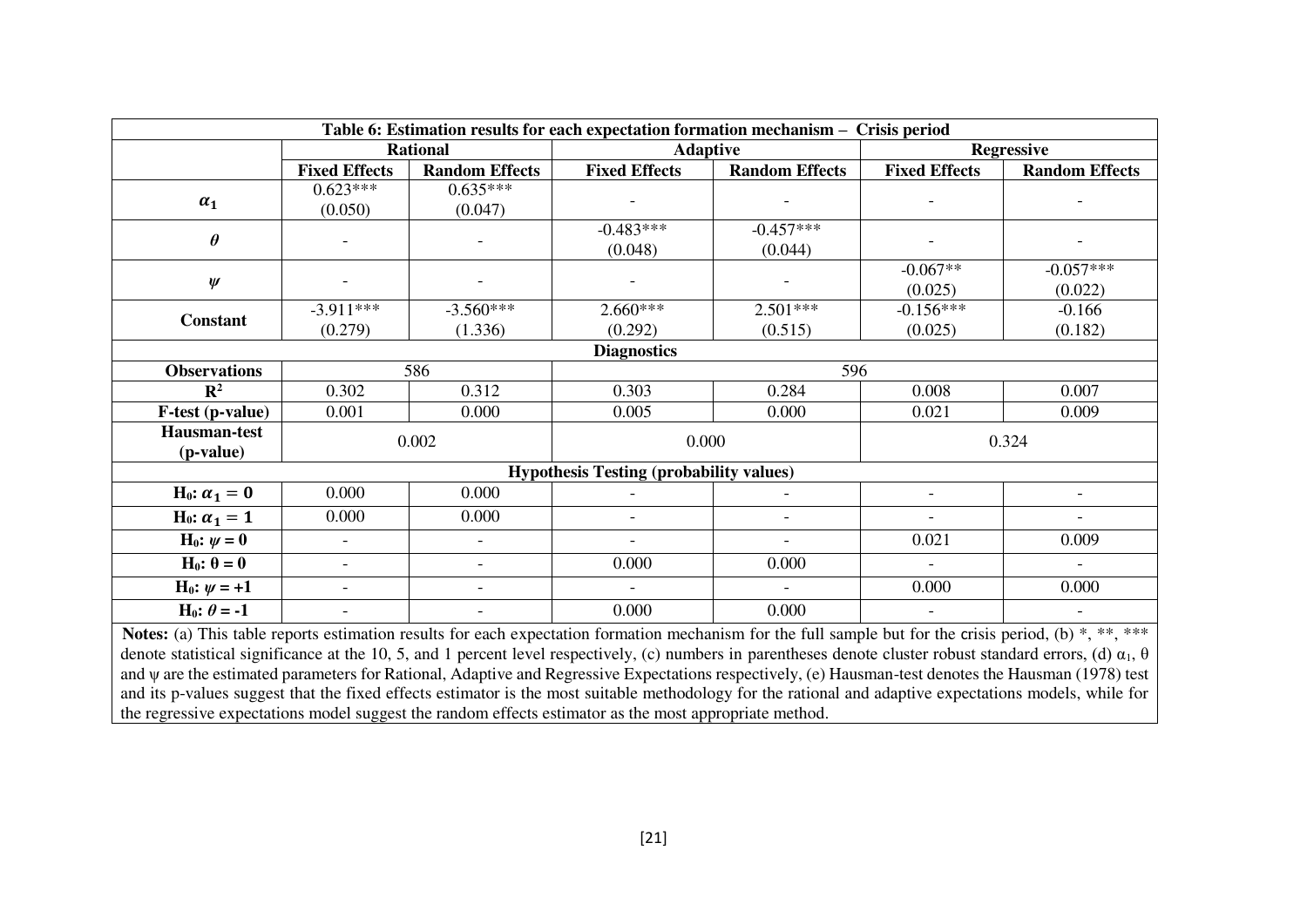# **Figures**